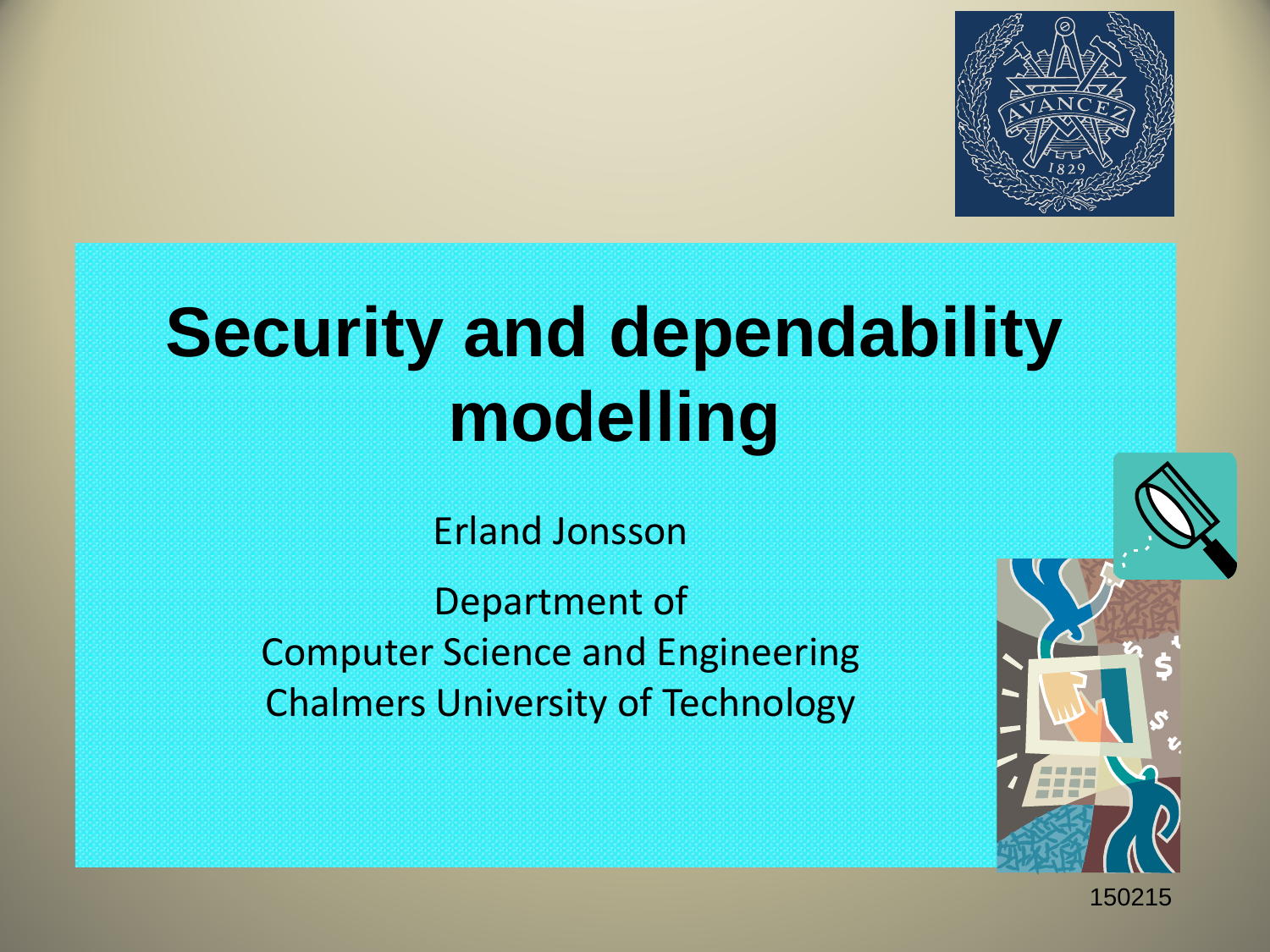# **OUTLINE OF LECTURE**

- Goal and motivation
- A system model for security and dependability
- A biological analogy
- The time aspect
- A few observations
- Extensions/complications
- Conclusions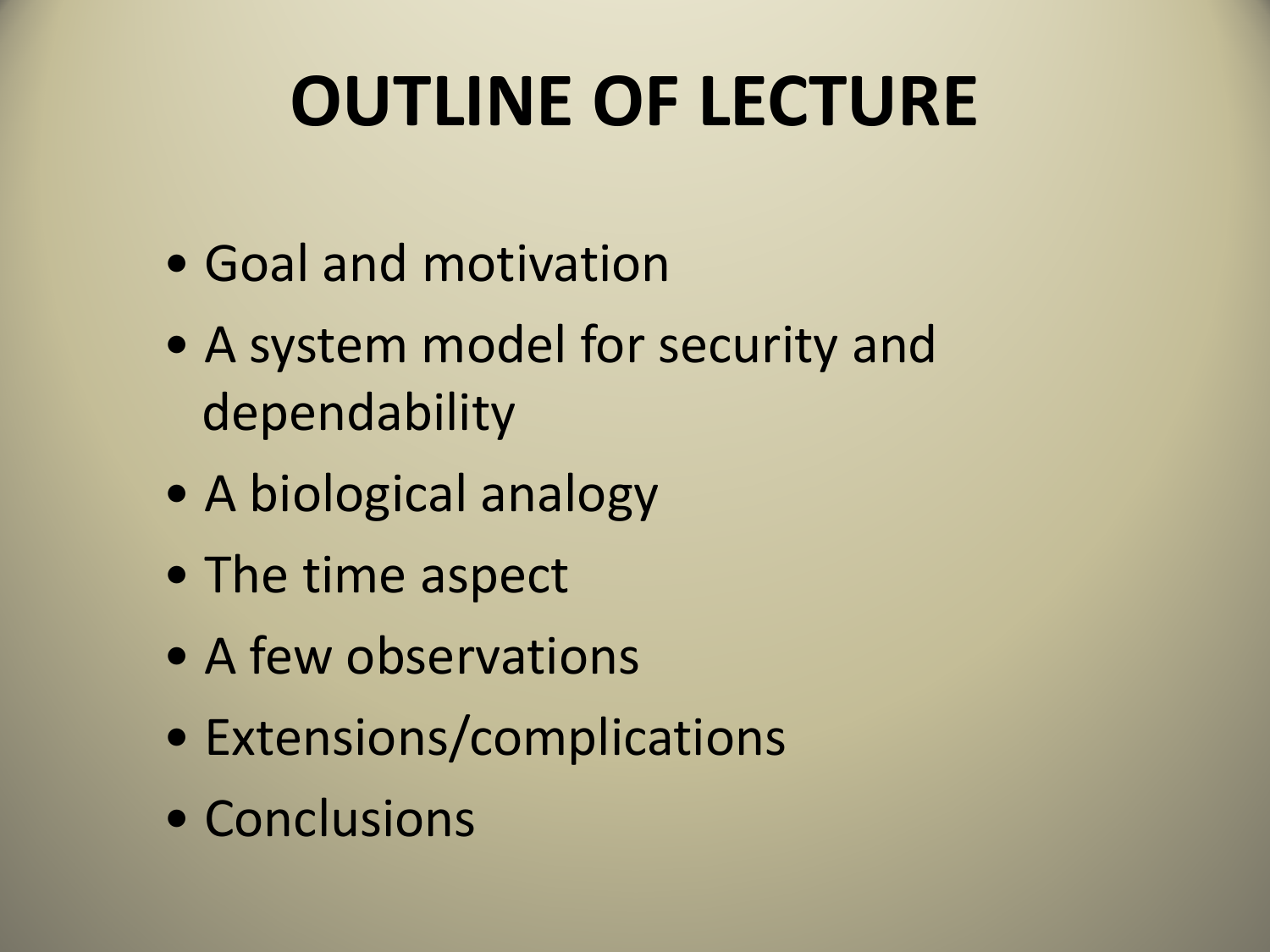# GOAL and MOTIVATION

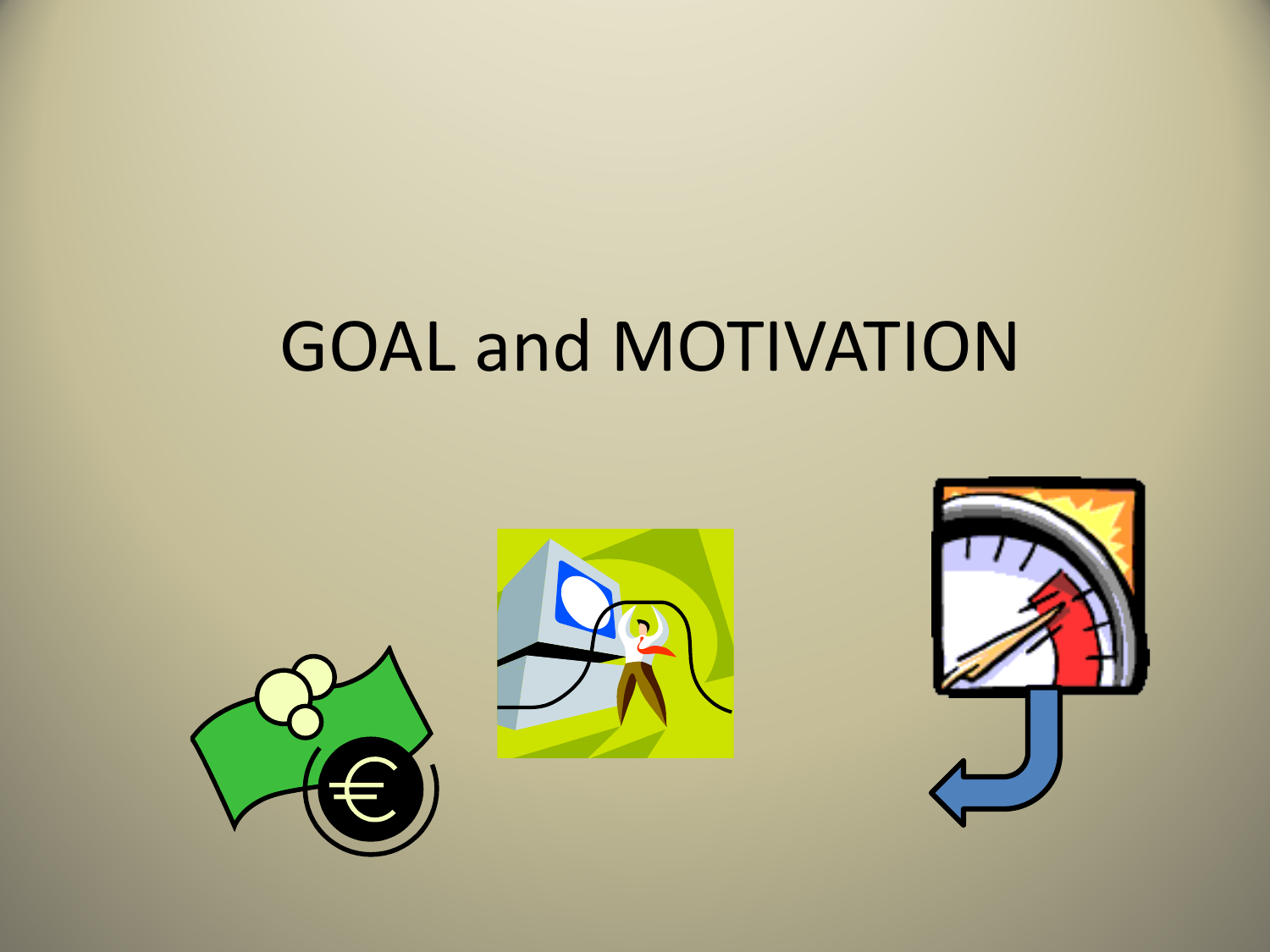# GOAL OF LECTURE

The goal of this lecture is to:

- answer the question: "What *is* SECURITY?"
- present a conceptual model of dependability and security, including a suggested terminology. Thus, dependability and security represent different aspects of a common meta-concept.
- clarify that security is multi-faceted and can not be treated as a clear-cut atomic concept.
- the conceptual model is aimed to facilitate metrication of security/dependability
- All in all: **to give a better understanding of the security/dependability area**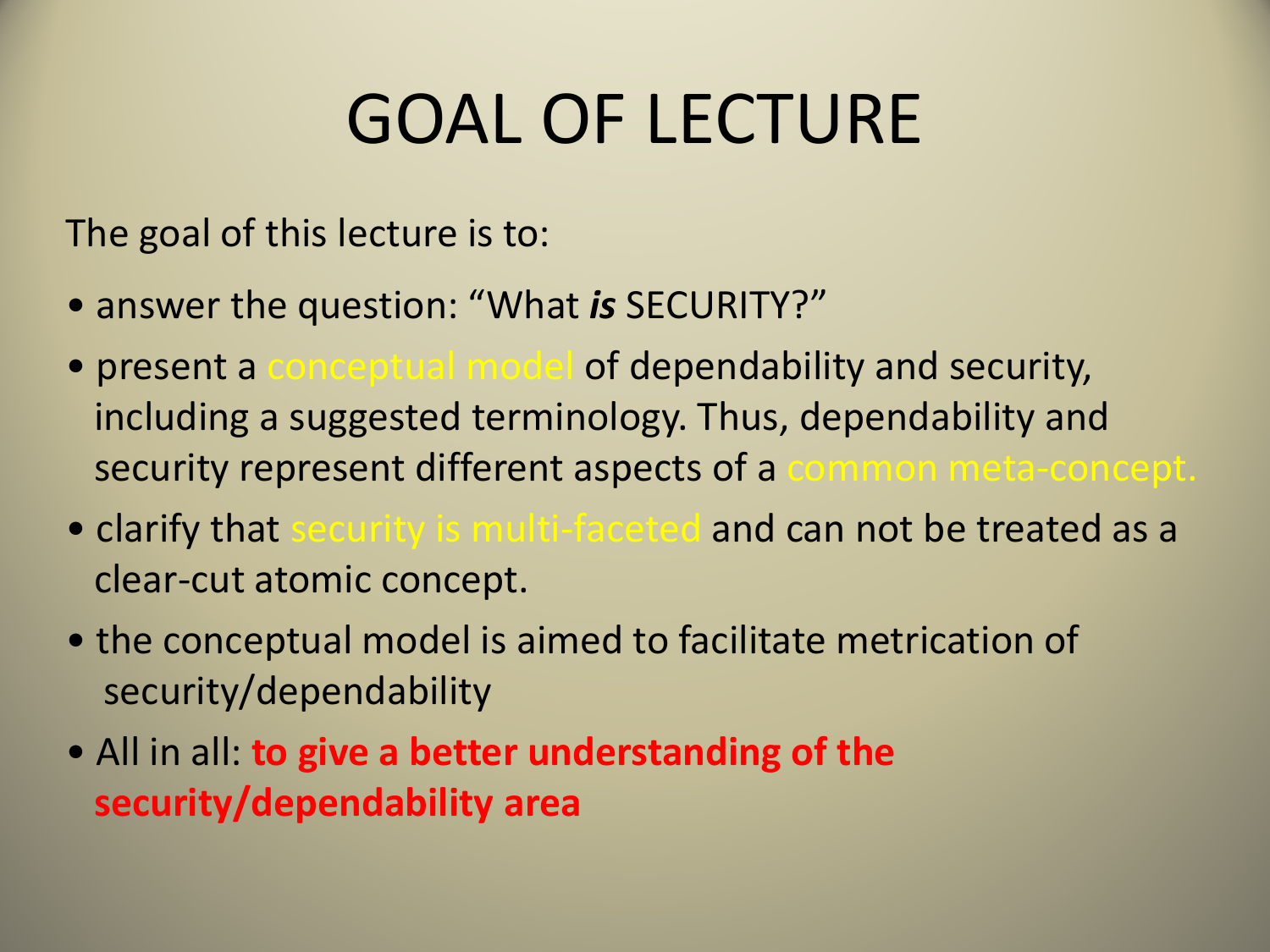## Why modelling?

- Quotation 1:
	- "Modelling is fundamental to measurement; without an empirical model or describing observations, measurement is not possible" (A. Kaposi 1991)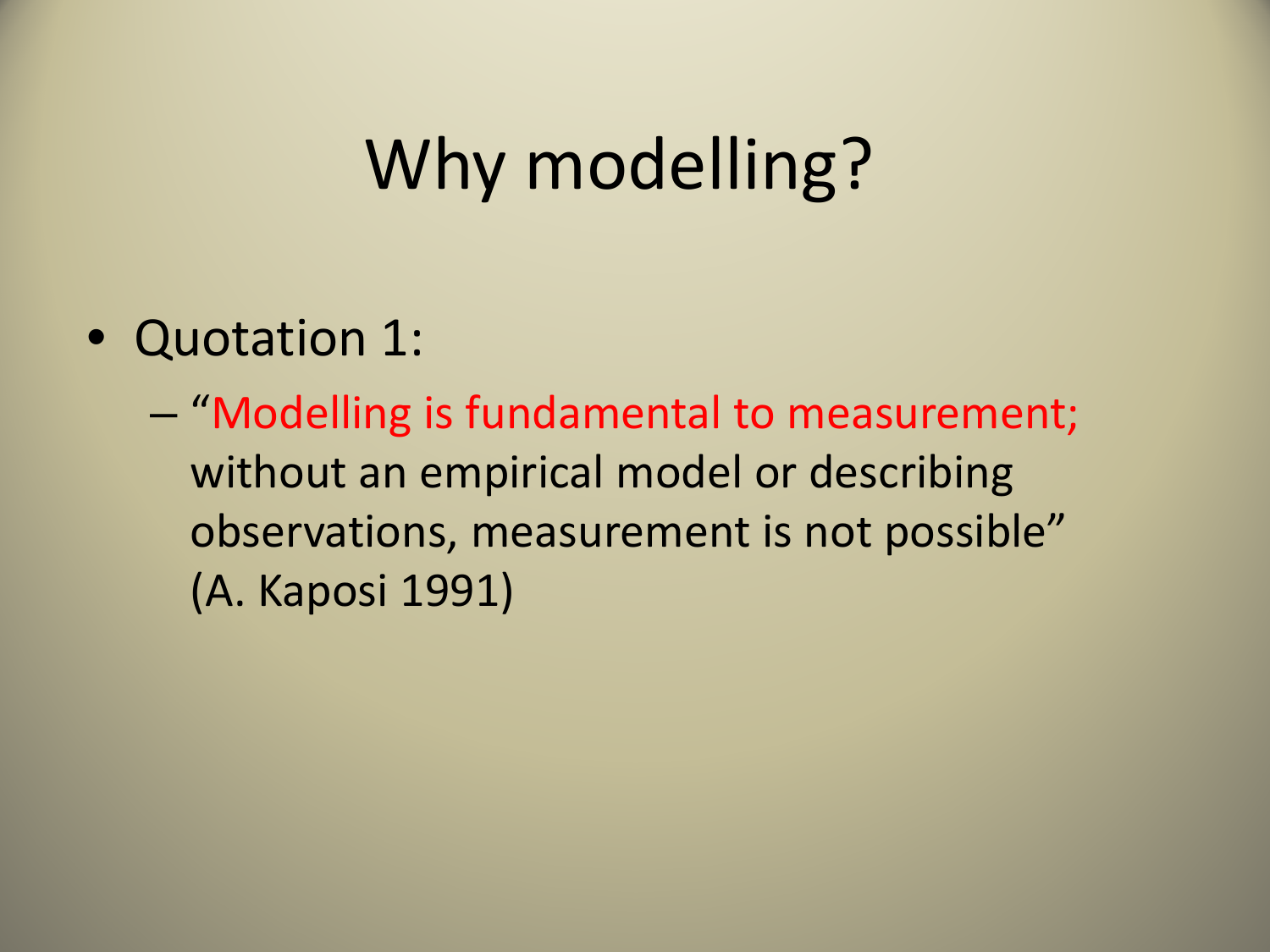#### A SYSTEM MODEL for SECURITY and DEPENDABILITY

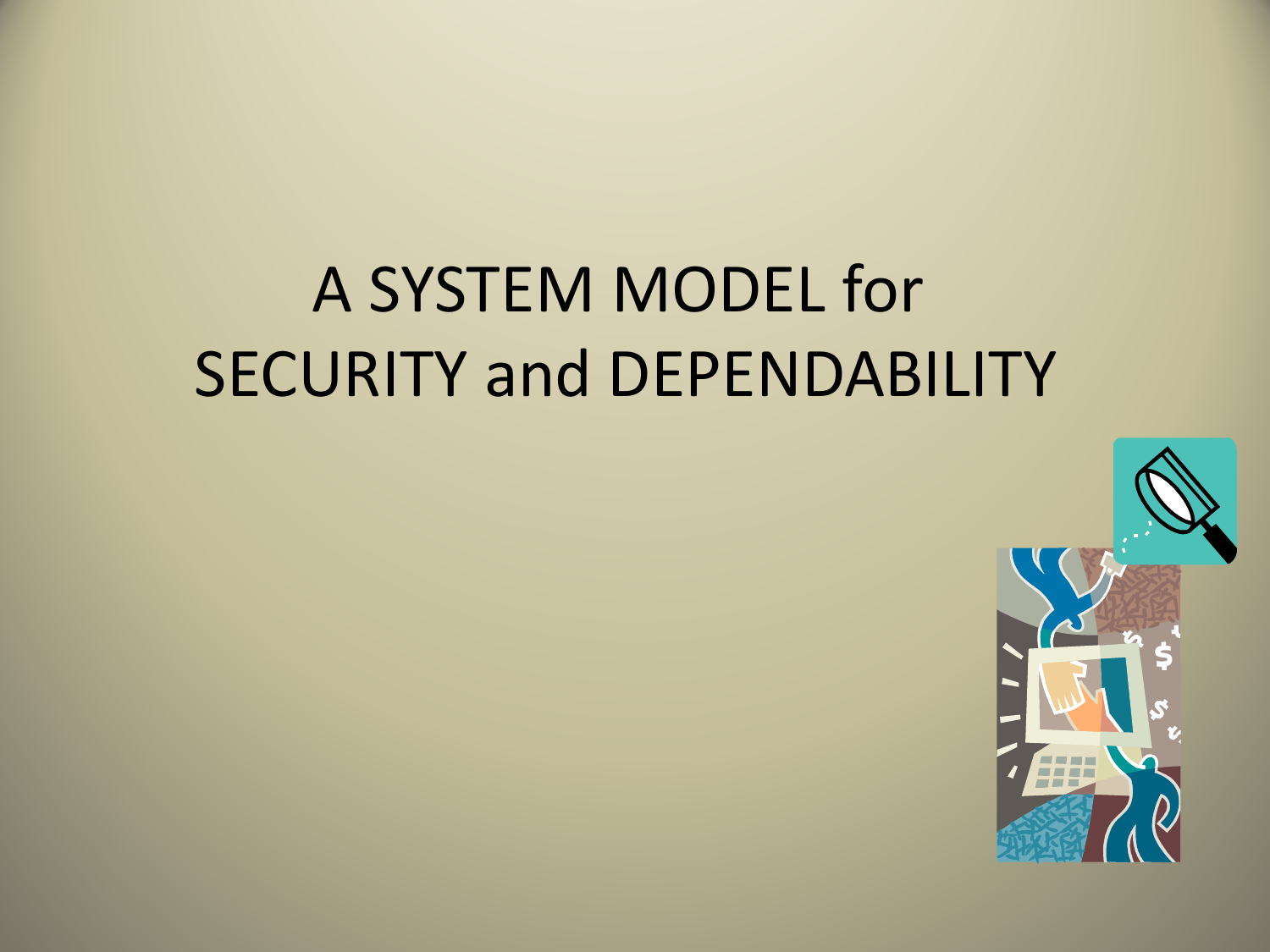#### WHAT IS DEPENDABILITY?

#### DEPENDABILITY

- is a general, "umbrella" concept
- •is not mathematically well-defined
- denotes the research area: Dependable Computing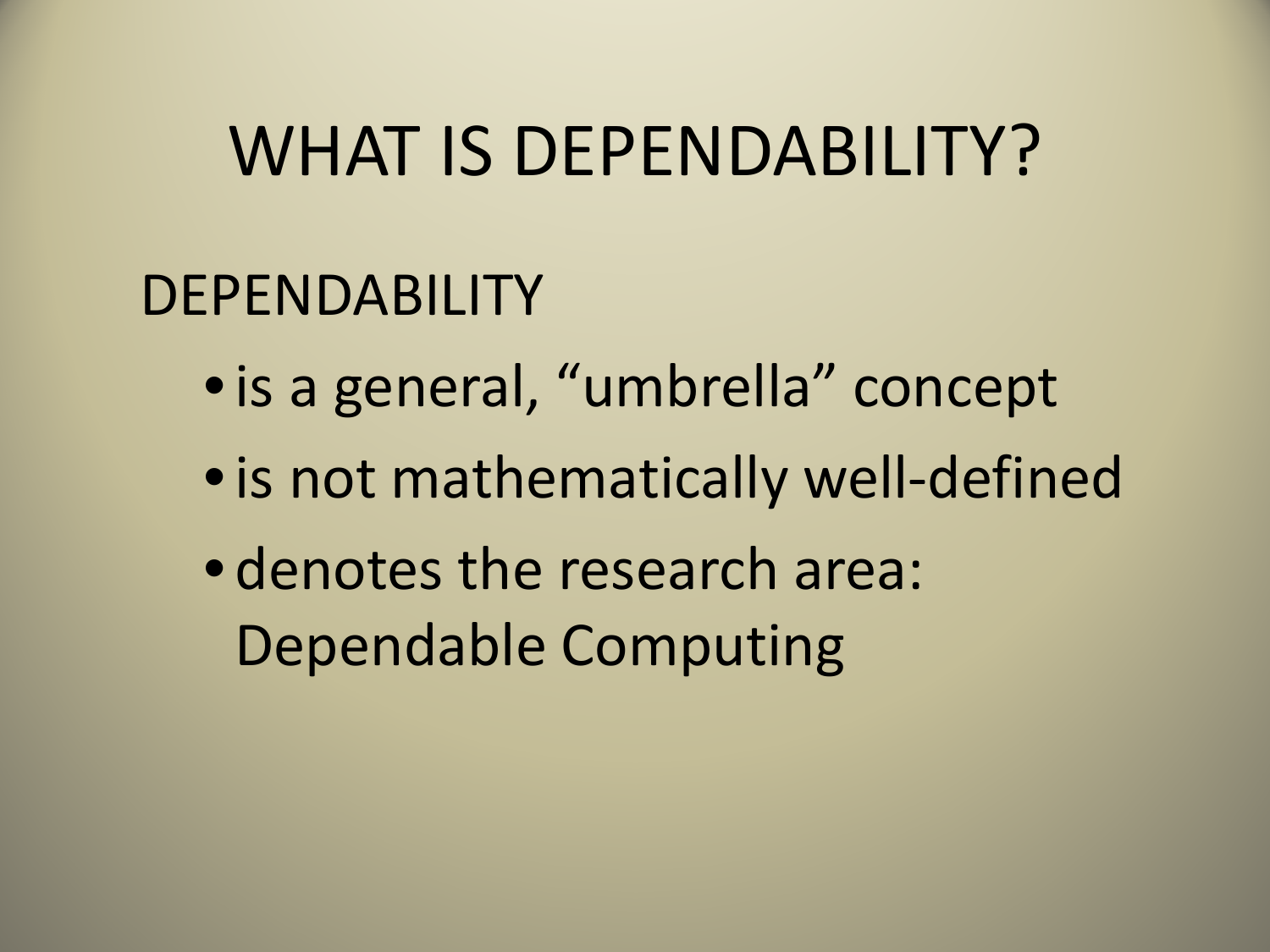

**Reliability Availability Safety Maintainability Confidentiality Integrity** 

"CIA" = SECURITY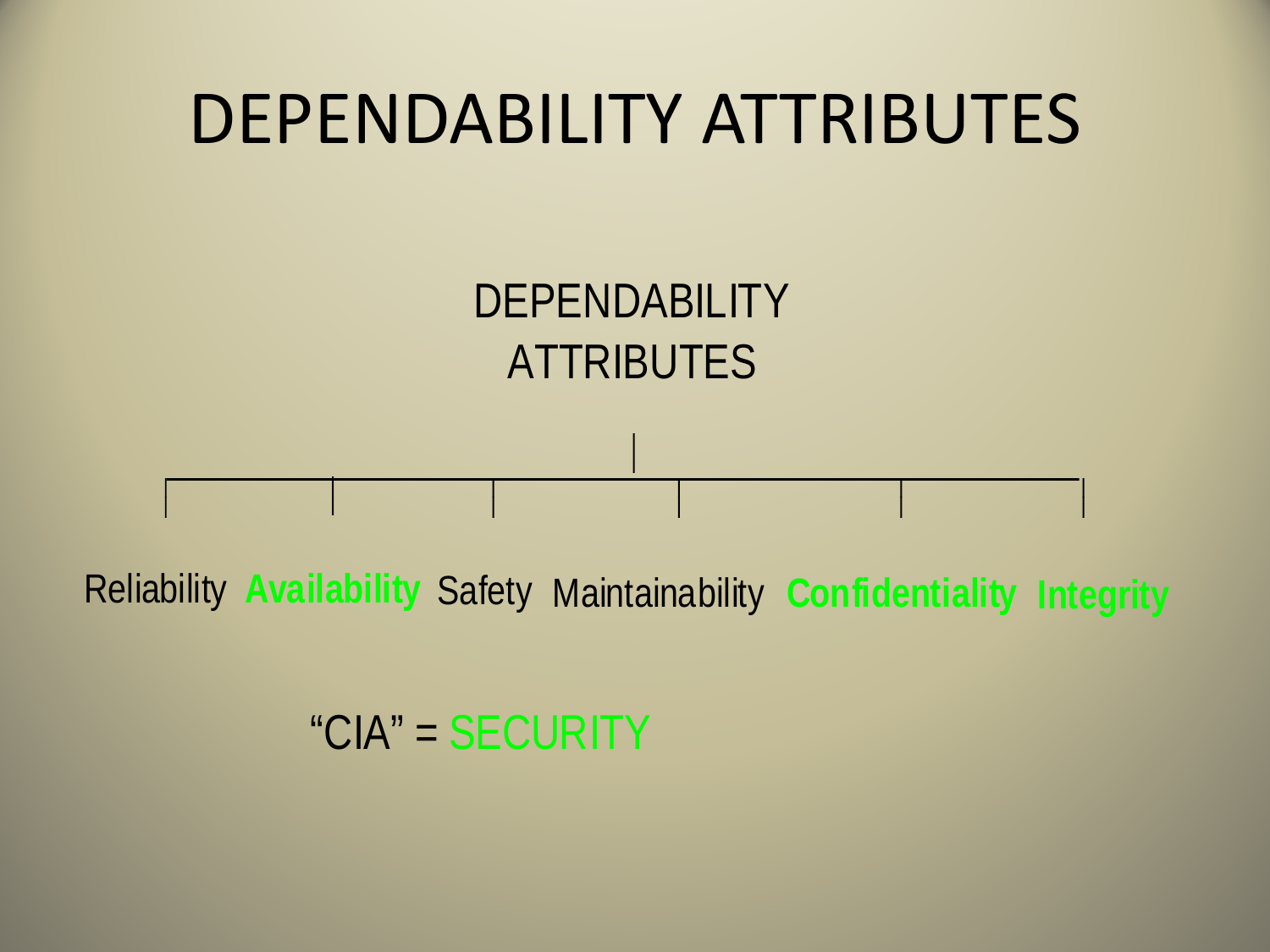# What is Security?



- SECURITY *("prevention of unauthorized access and/or handling")* 
	- A system is considered Secure if it is can protect itself against intrusions
	- Security is normally defined by its three aspects: **confidentiality, integrity** and **availability** (*"CIA"*)
	- Security is not only technical. It is also a function of the environment, human behaviour, etc
	- In most languages the same word is used for security and safety (As a matter of curiosity.)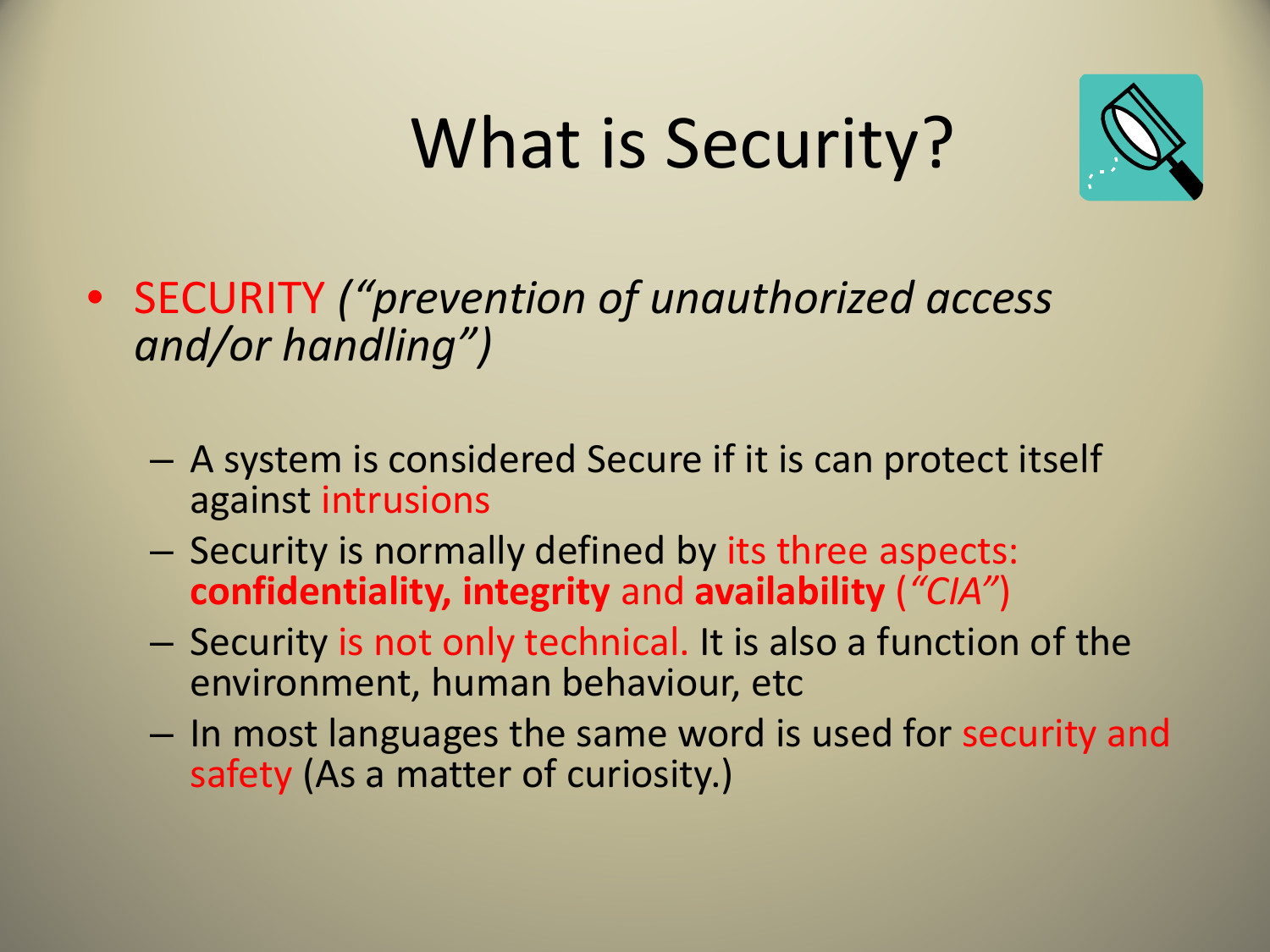### Problems with the security concept

• Security is not well-defined. There are different interpretations in different areas



- Security is multi-faceted. It consists of a number of diverse and sometimes even contradictory attributes. (For example: integrity and availability)
- There is no mathematical or formal definition of the security of a system.
- Security as a concept denotes the absence of something (normally vulnerabilities) rather than the presence of somehing. This raises some fundamental problems wrt verification and metrication.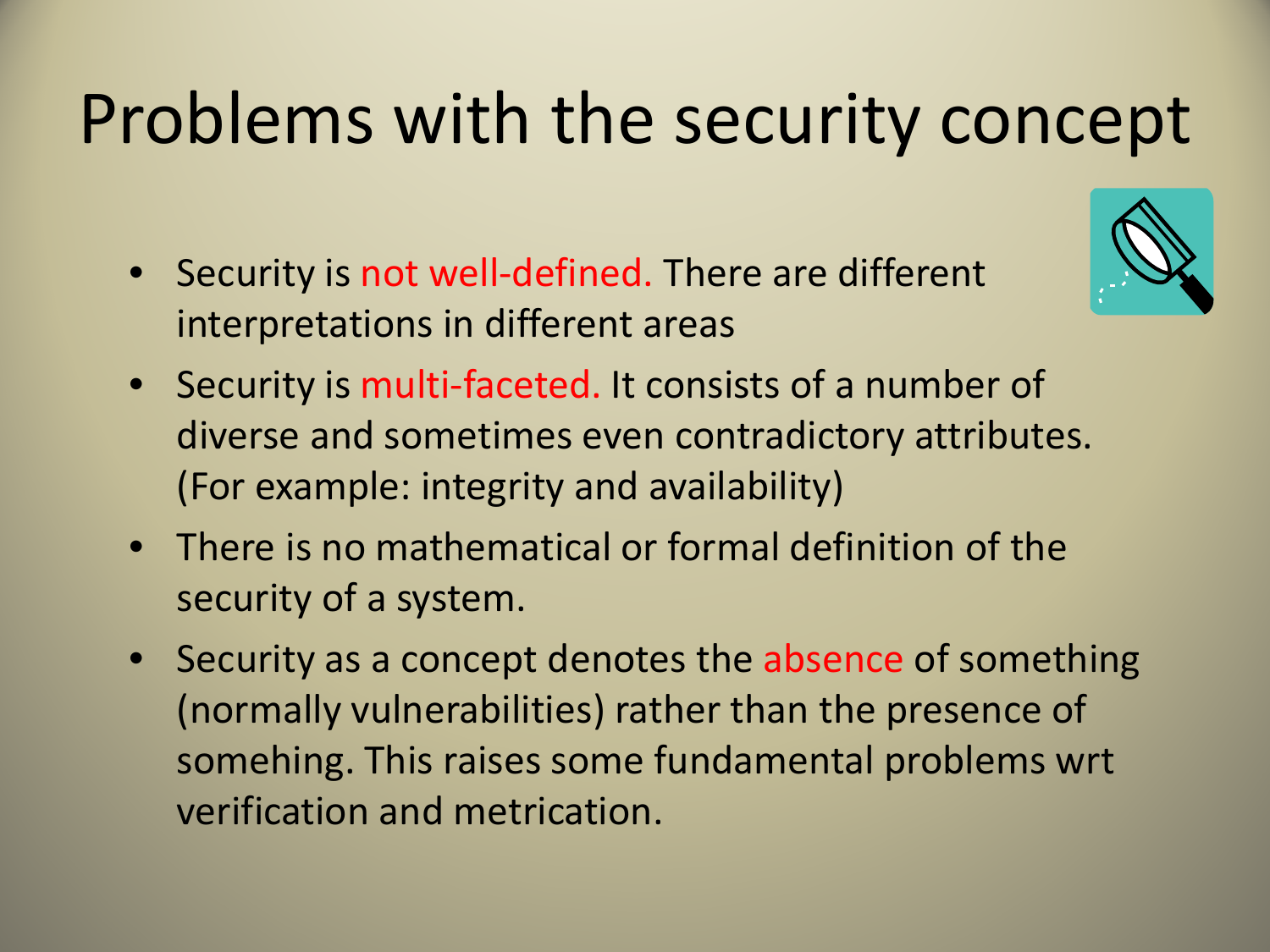#### Traditional security attributes (CIA)



Others include: authenticity, non-repudiation, survivability, accountability, freshness, etc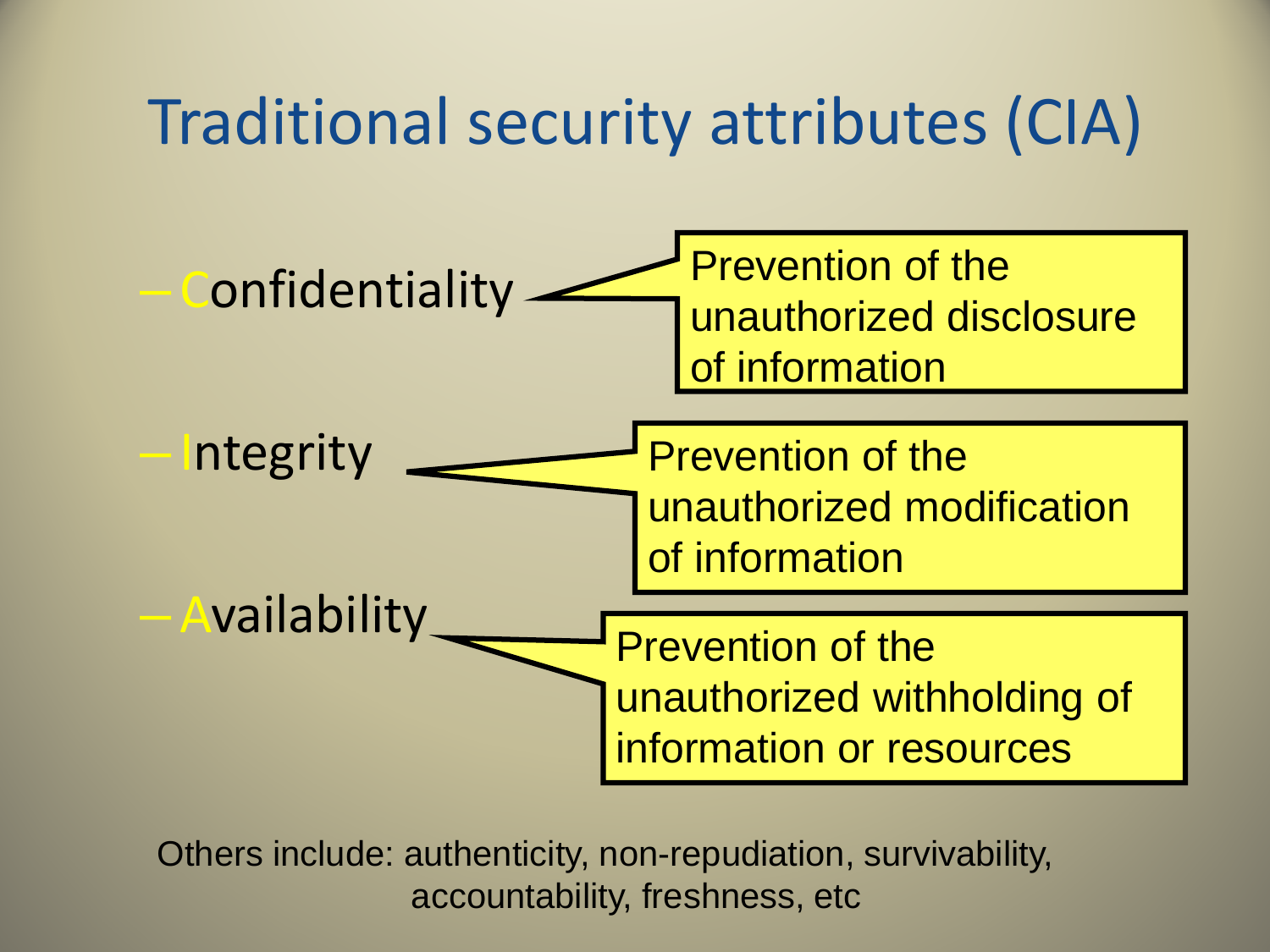# AN INTERPRETATION OF THE TRADITIONAL SECURITY ATTRIBUTES

Datasäkerhet Information security

*Confidentiality <i>Integrity* 

prevention of the prevention of the *unauthorized* disclo-



*unauthorized* modification of information

NOT OUT NOT IN 
$$
\overrightarrow{\leftarrow}
$$
 (IN)

Sekretess Integritet Tillgänglighet Availability ("CIA")

> information must be available to the *authorized* user

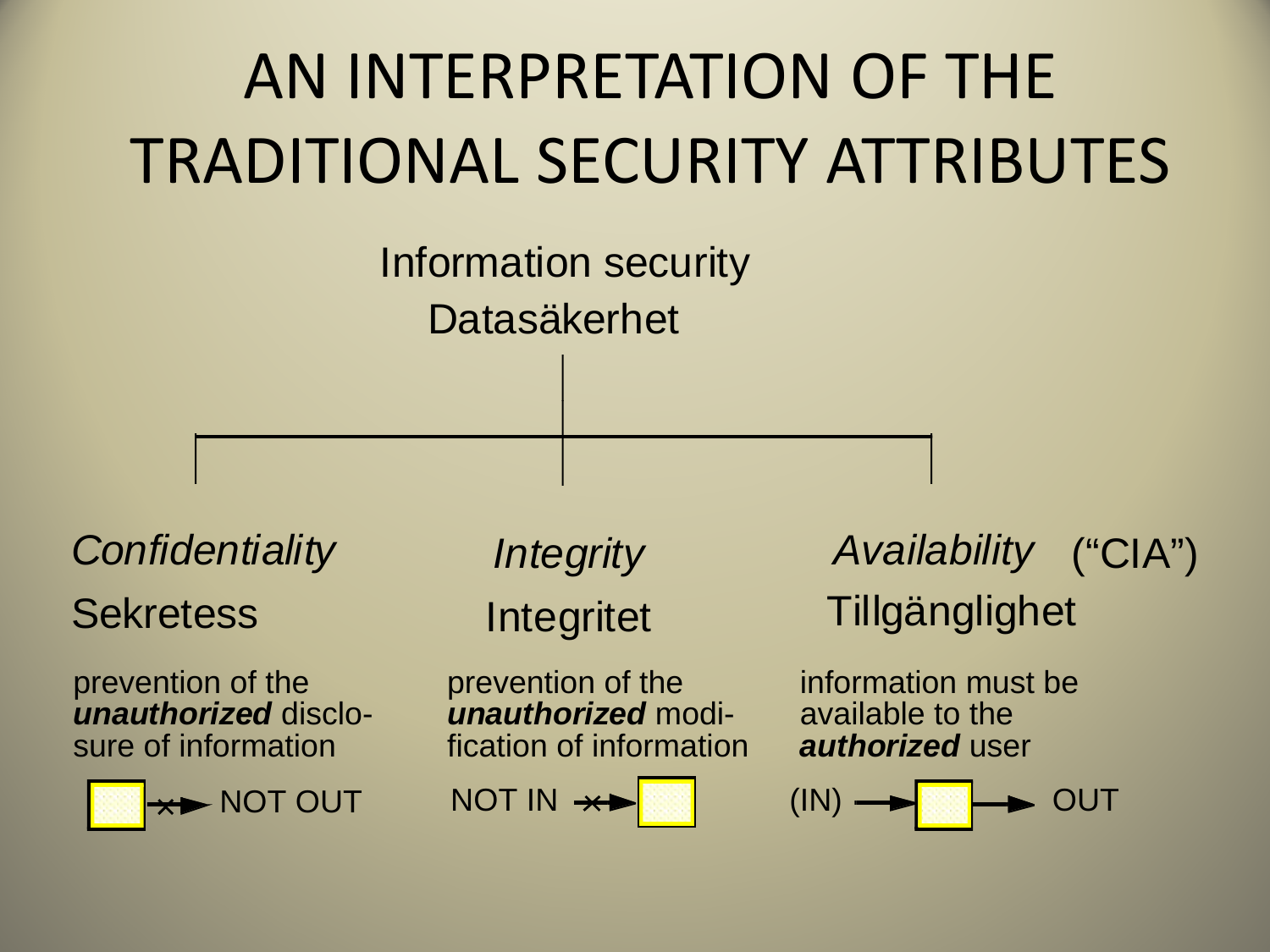

Embedded parameters (design)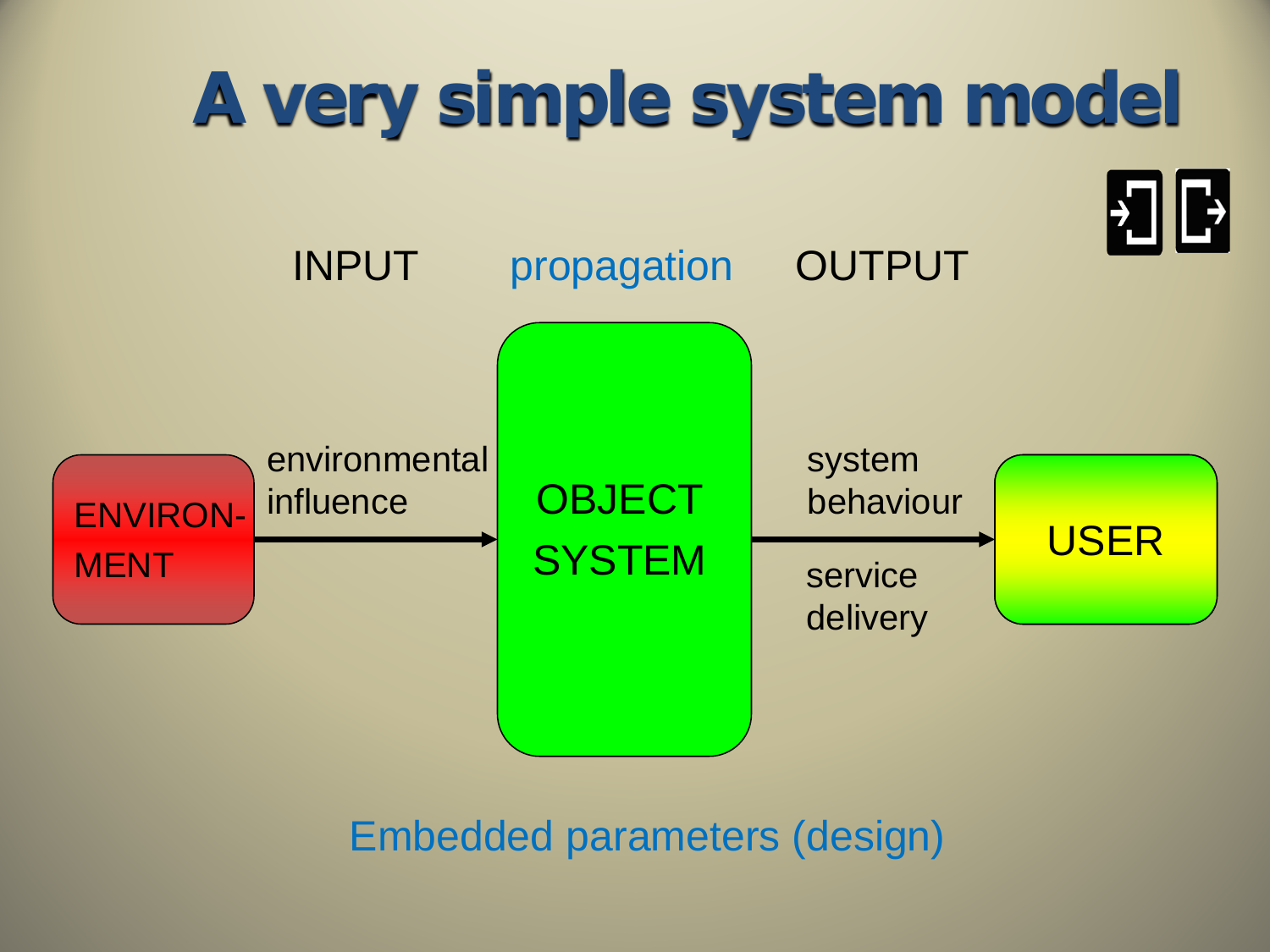#### **A very simple system model - threat related**  $\blacktriangleright$



attack intrusion error failure threat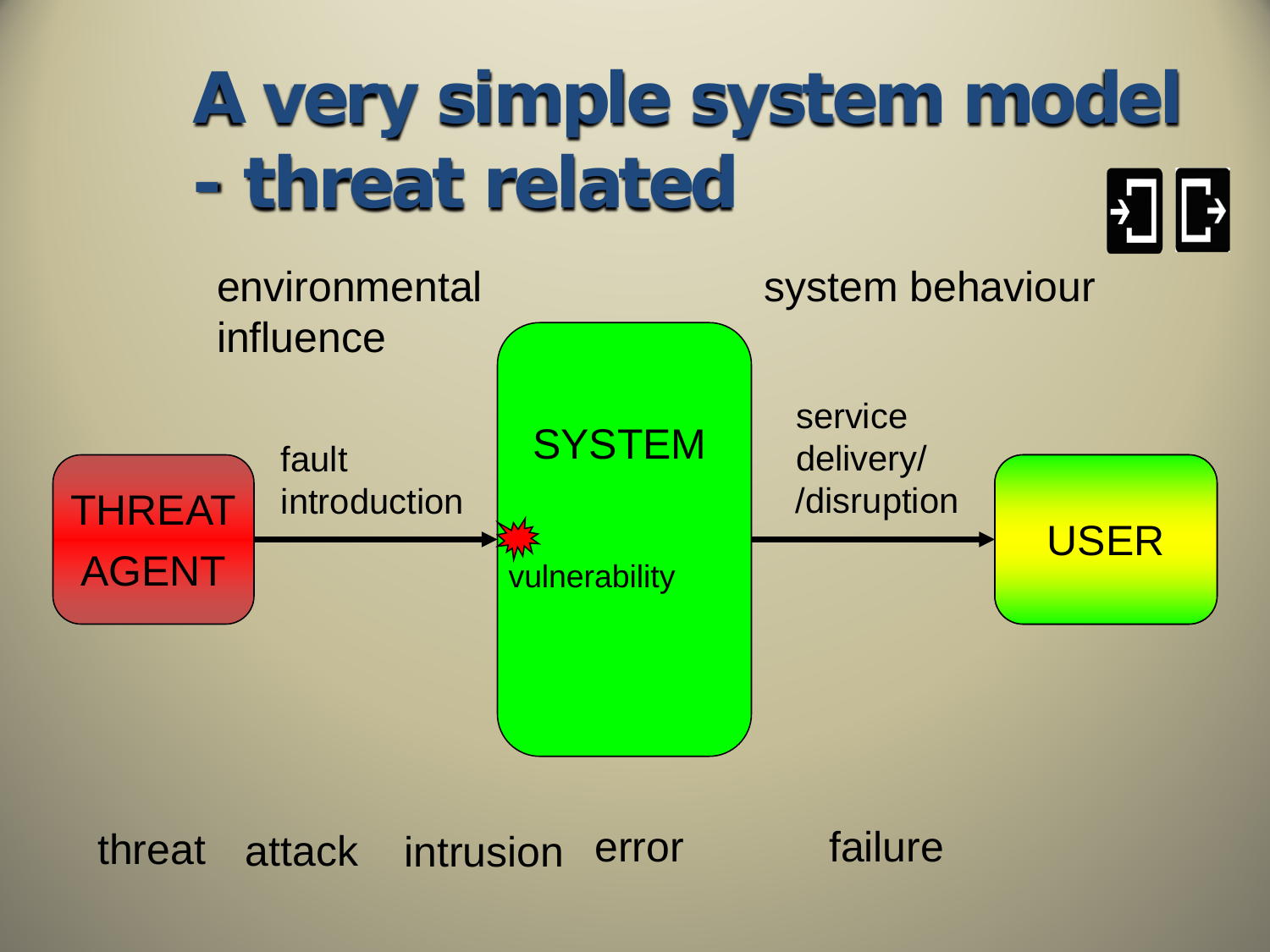# **A system model wrt security**

 $\mathbf{H}$ 



threat attack intrusion error failure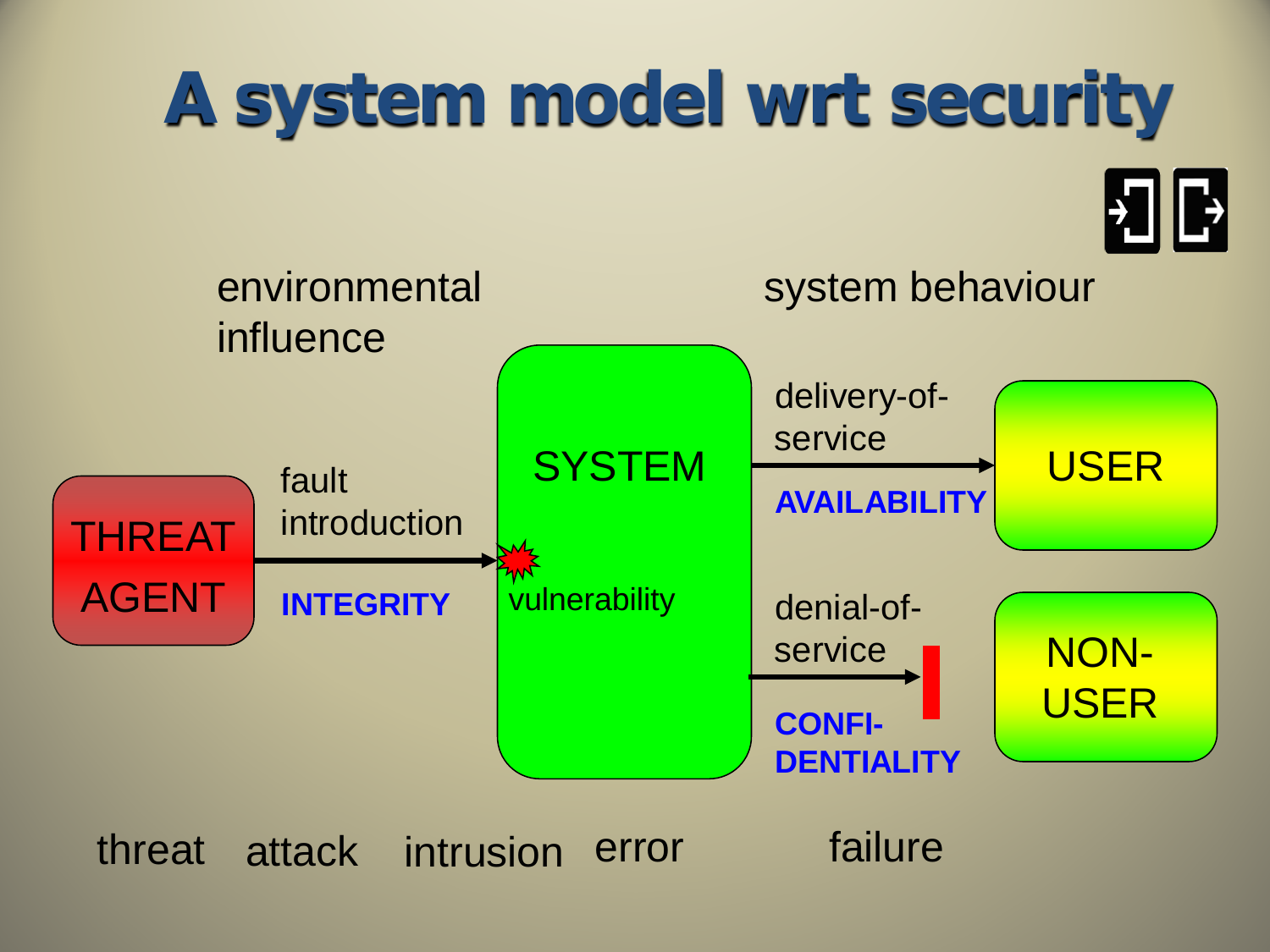# SECURITY ATTRIBUTES in the SYSTEM MODEL

 $\mathbf{H}$ 



**intreat attack intrusion erroneous state failure** 

environmental **influence** system **function service** delivery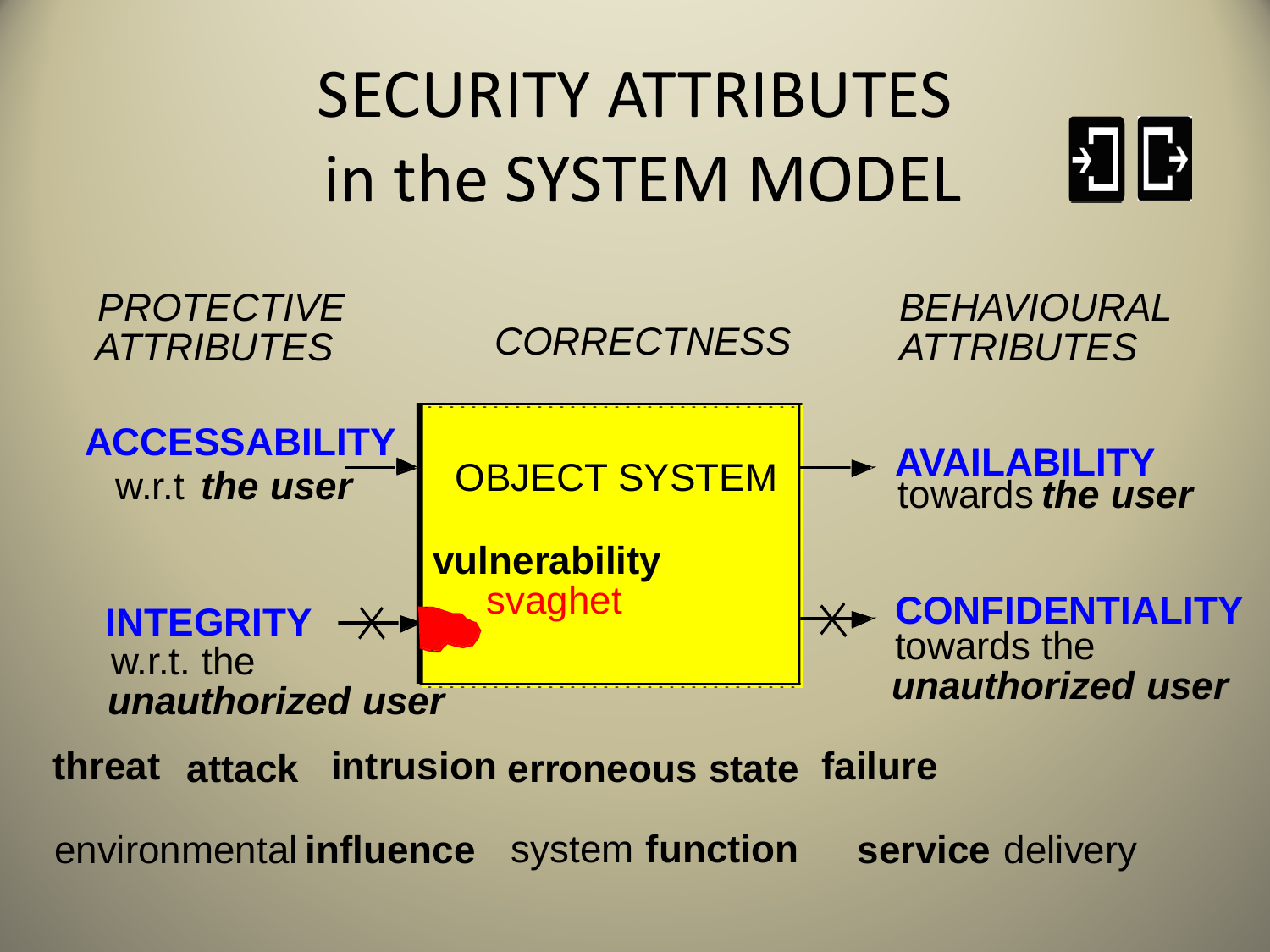# SECURITY/DEPENDABILITY ATTRIBUTES in the SYSTEM MODEL

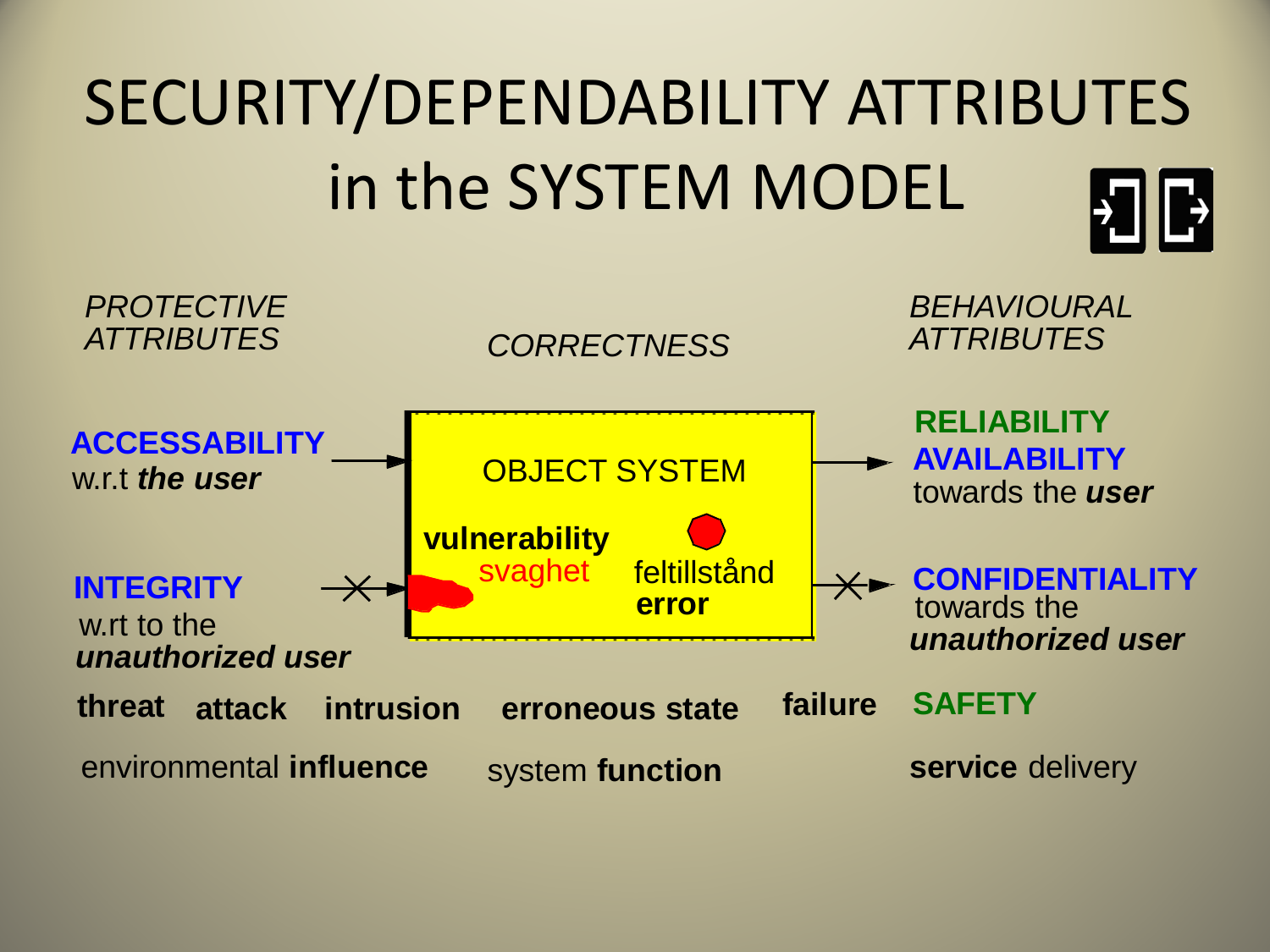#### A FUNDAMENTAL SYSTEM MODEL FOR DEPENDABILITY/SECURITY

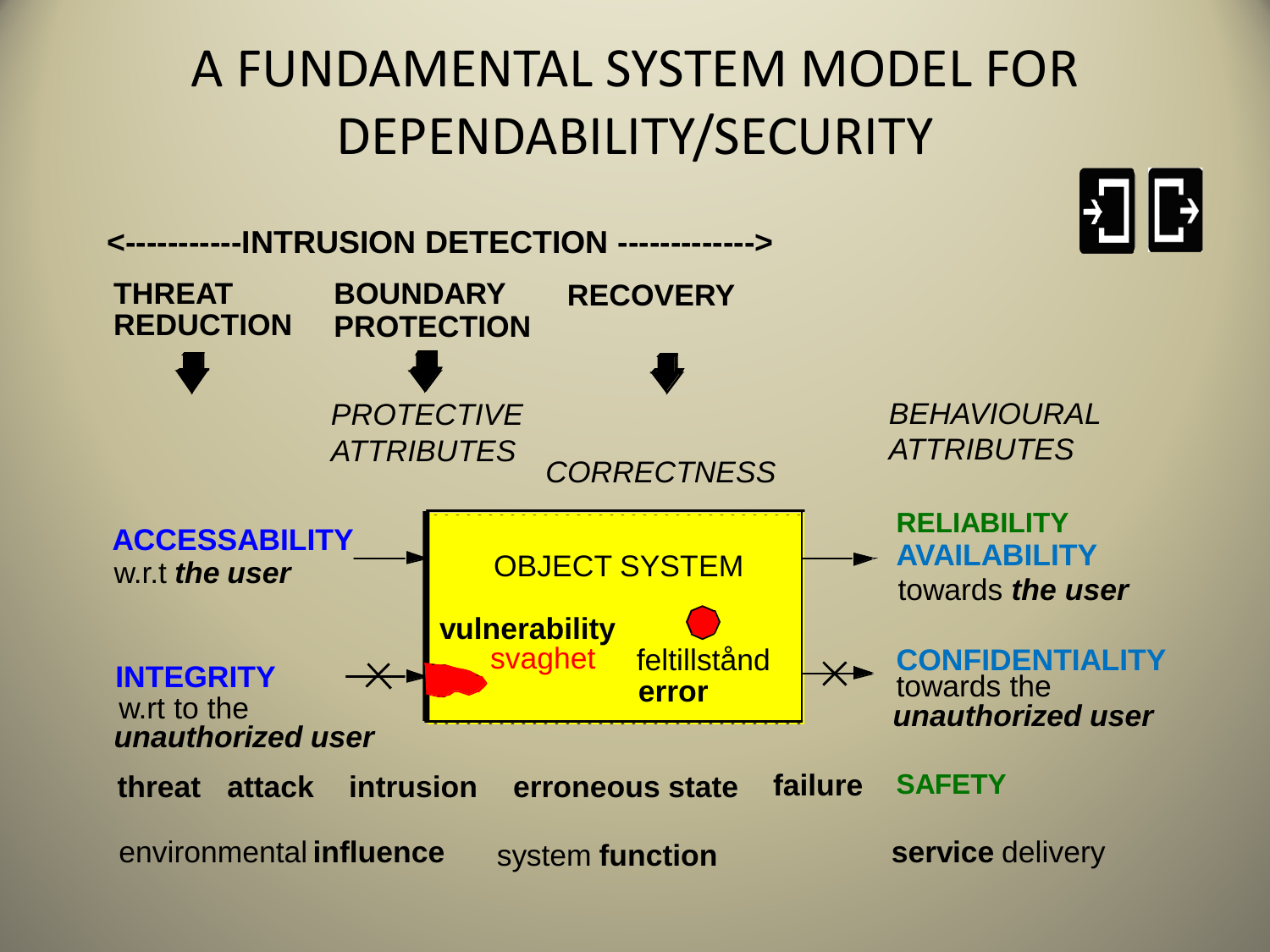# EXEMPLES of PROTECTION MECHANISMS - IN PRINCIPLE



### • *preventive protection - threat reduction:* - legal protection

- 
- reducing threats (e.g. "security check-ups") **education / information / propaganda!**
- 
- *boundary protection:* shield cables
	-
	- encryption
	- physical protection (e.g. locks)
	- access control

- 
- *internal protection recovery:*<br>- (anti-)virusprograms<br>- supervision mechanisms (with recovery<br>capabilities)
	- encryption of stored data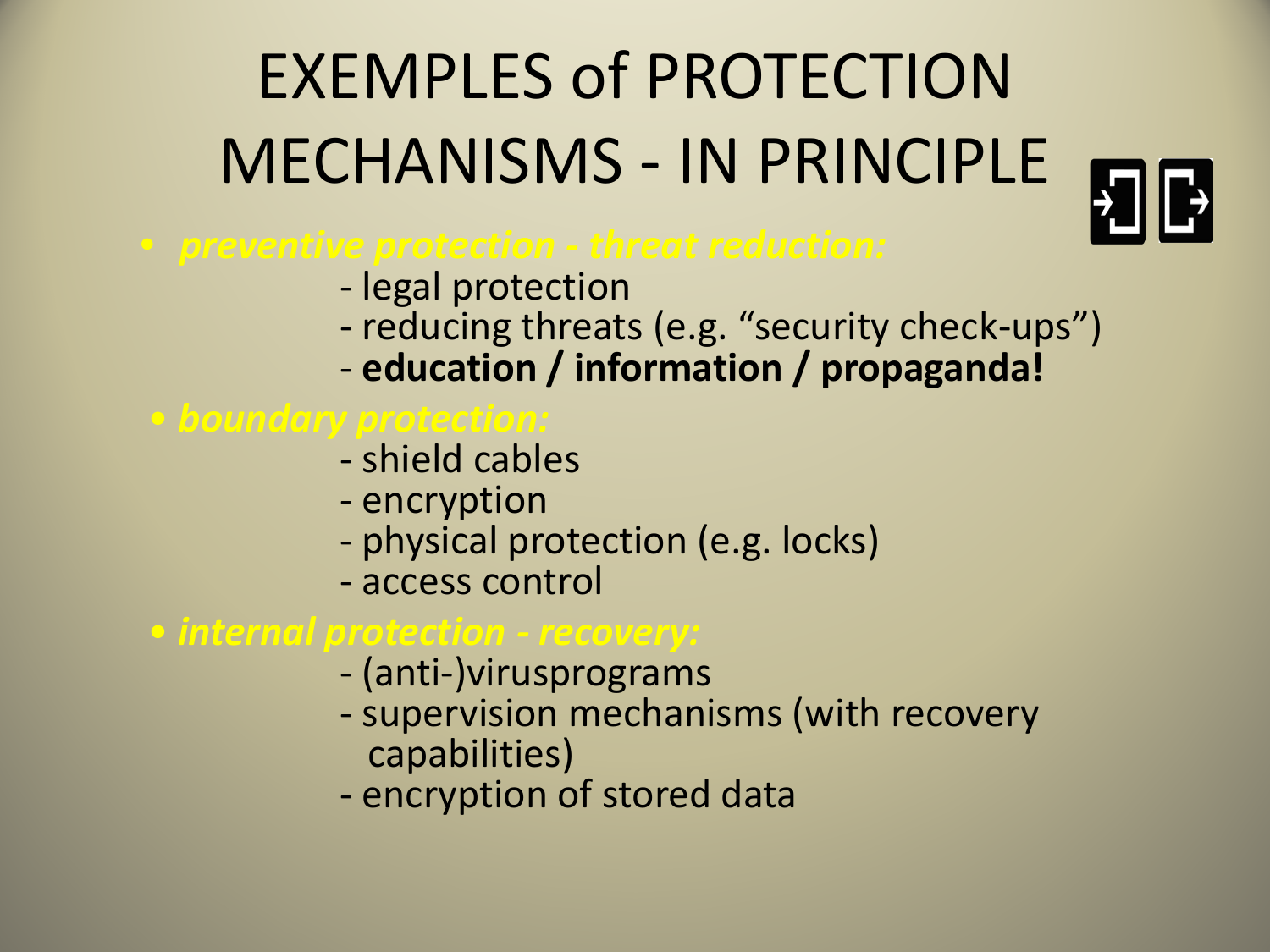#### A BIOLOGICAL ANALOGY

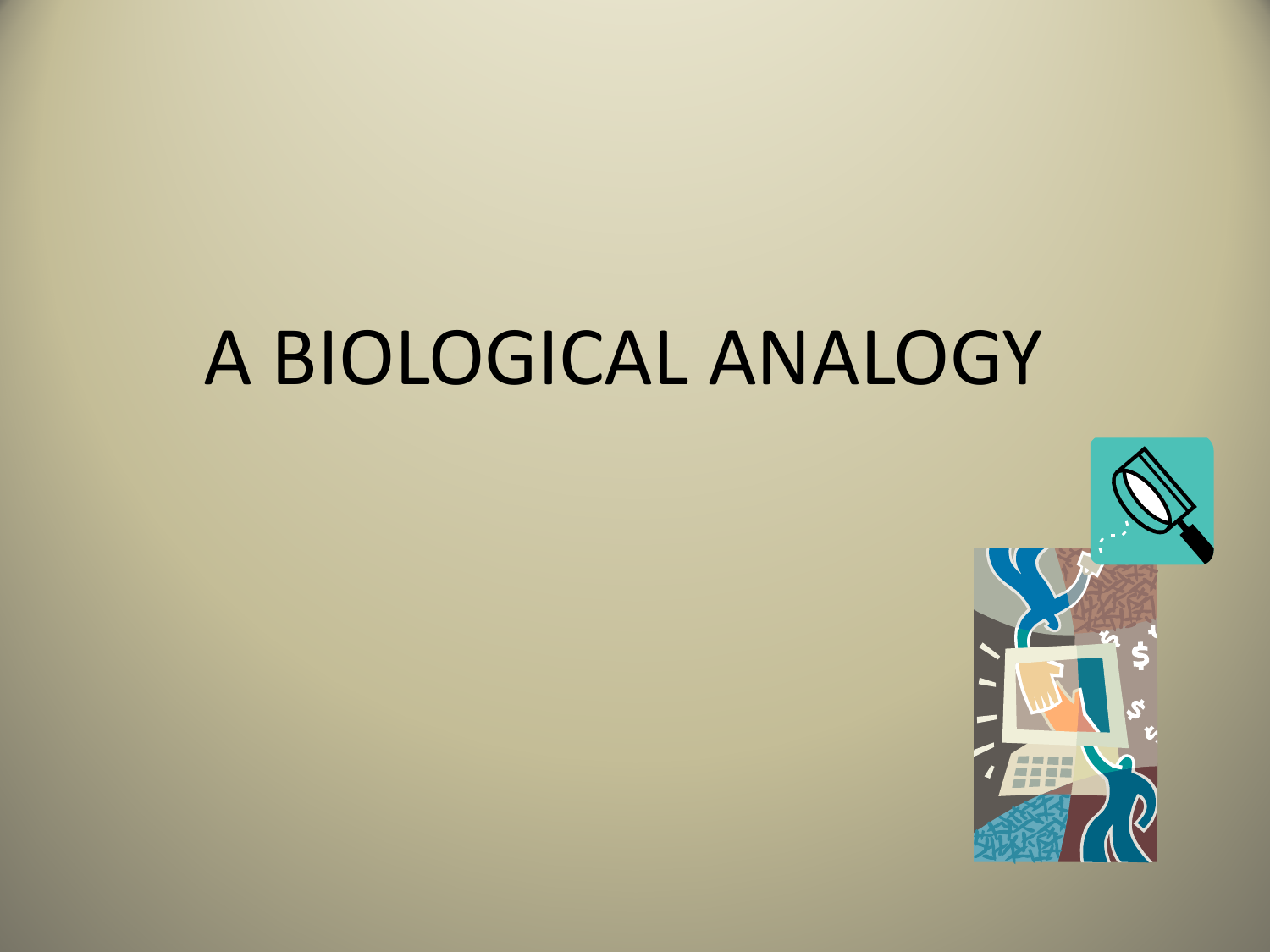#### AN ANALOGY TO HUMAN BEINGS

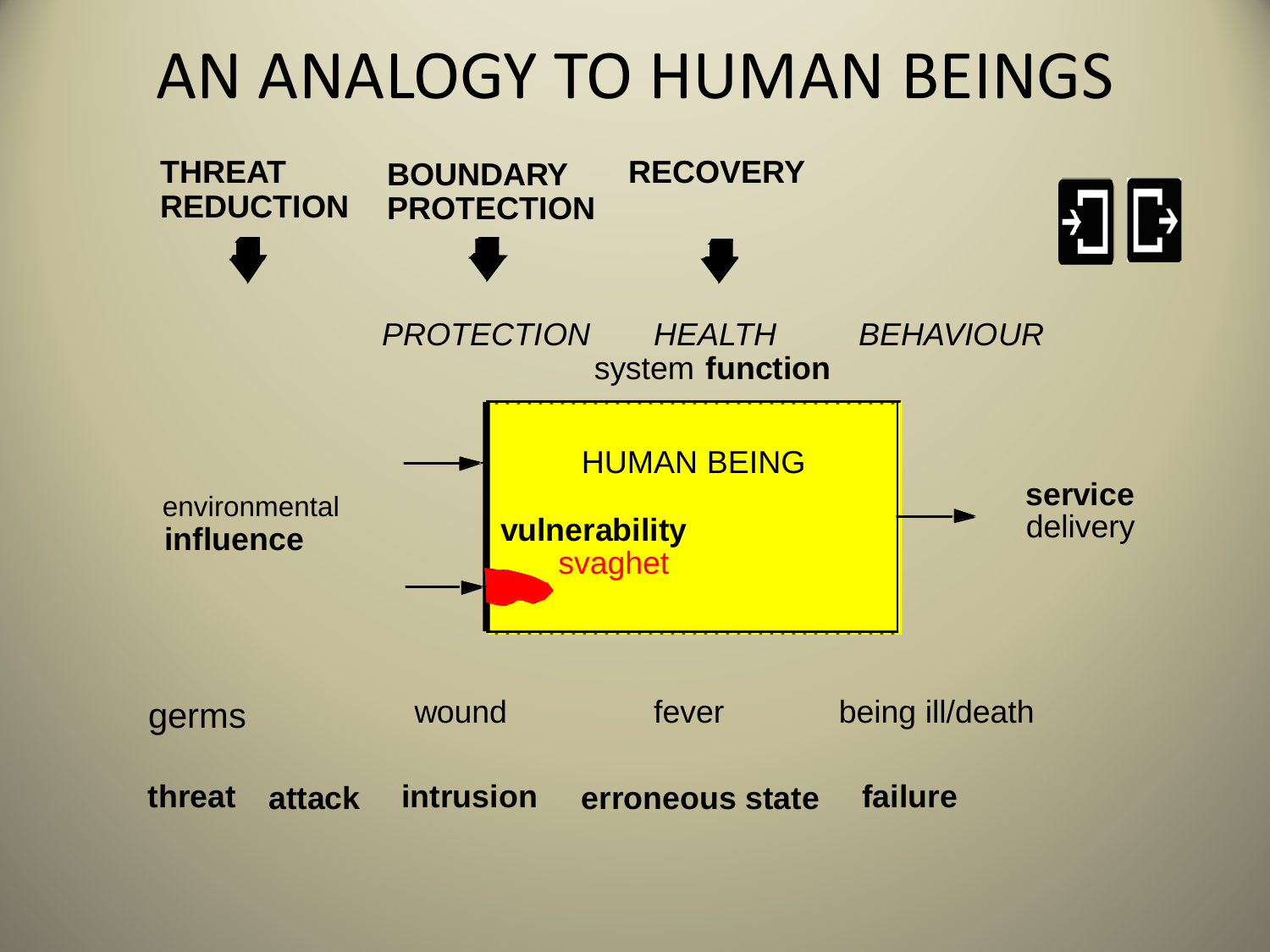#### SOME OBSERVATIONS FROM THE BIOLOGICAL ANALOGY

#### • **THREATS:**

Threats are there all the time. Threats change and evolve.



#### • **PROTECTION MECHANISMS:**  Protection takes place at different levels. Protection mechanisms are active continuously. Protection mechanisms must also change and evolve according to the threats. Even anticipatory protection exists. (inoculation)

#### • **Hypothesis:**

Modern IT systems are so complicated so that a biological paradigm must be adapted. Thus, security protection must be a continuous process, taking place simultaneously on all protection levels. Security protection must be adaptive.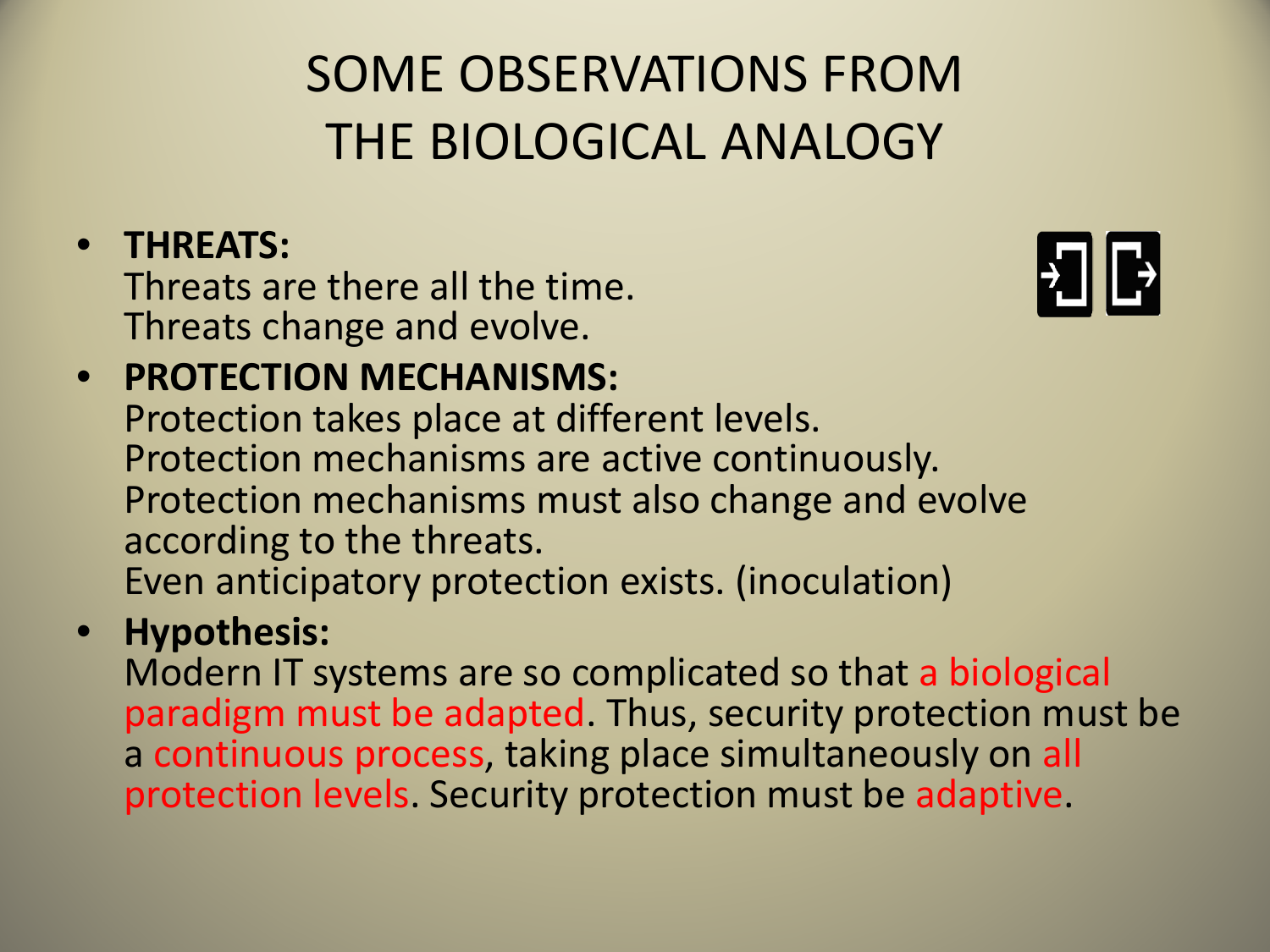#### THE TIME ASPECT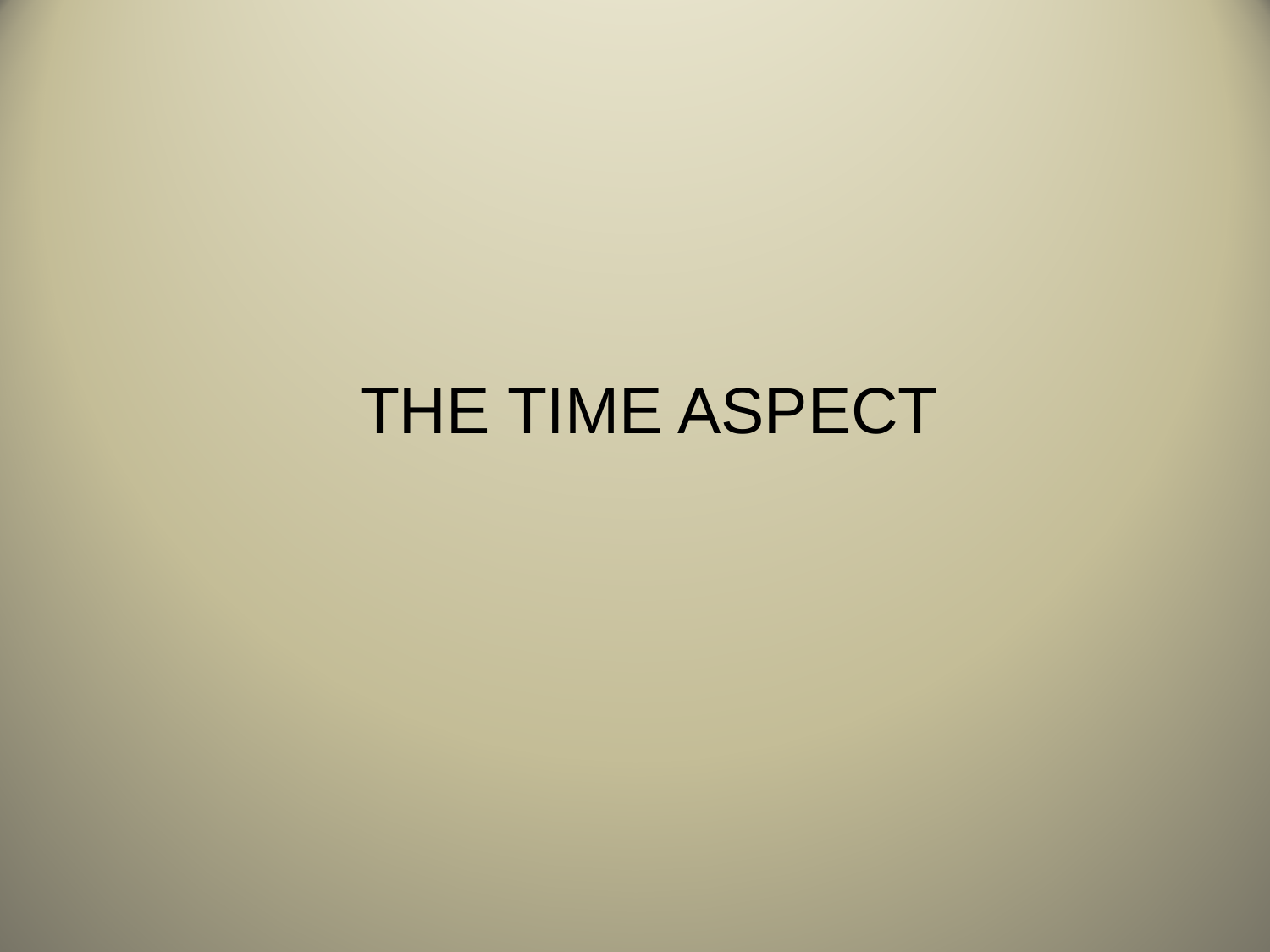#### Causal Chain of Impairments

**Threat**  $\rightarrow$  **Attack**  $\rightarrow$  **Intrusion**  $\rightarrow$  **Error**  $\rightarrow$  **Failure** 



- Note that a **failure** may (or may not) **originate from an attack**.
- Or vice versa, there can be a **failure without an attack**
- There is an unknown **delay** (0 -> ∞ ) between the attack and the failure (**latent errors)**
- Thus: *Insufficient integrity* may lead to be degraded *behaviour*

**may lead to**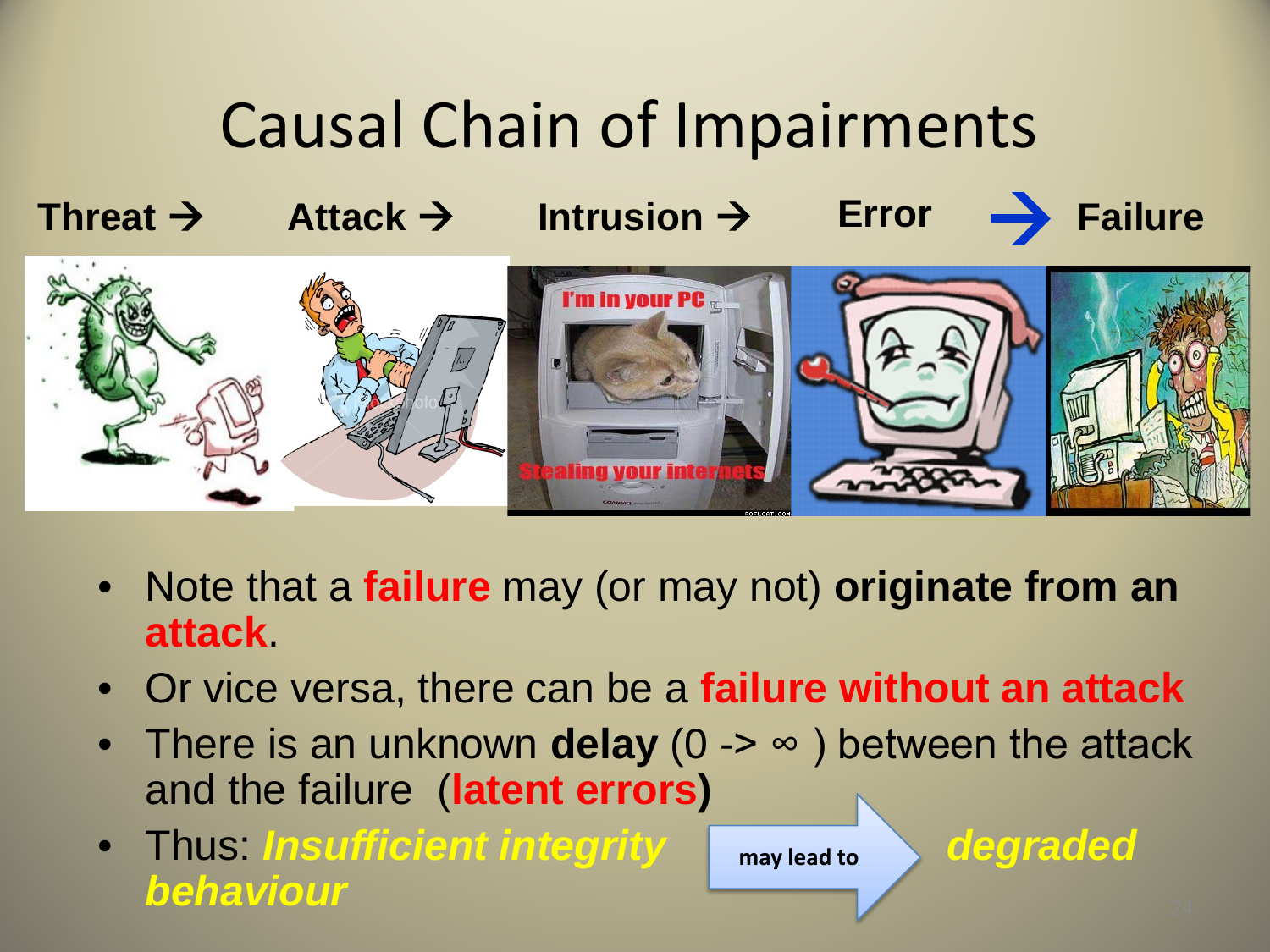#### THE TIME ASPECT – SOME OBSERVATIONS

- the time aspect is very often neglected in security analysis. It must be noted that:
- introduction of a fault into the system does not mean that the system fails immediately. It may never fail due to this fault. This is the latency aspect latent errors.
- system latency affects system behaviour (e.g. reliability, availability, etc) and metrics. There might be a substantial time between the original fault occurrence and the resulting (deficient) system behaviour.
- faults can be introduced into a system throughout its lifetime. Many faults are introduced during the design phase.
- some security mechanisms do not protect the system as it stands. But it will give information for improving subsequent generations of it (e.g. intrusion detection)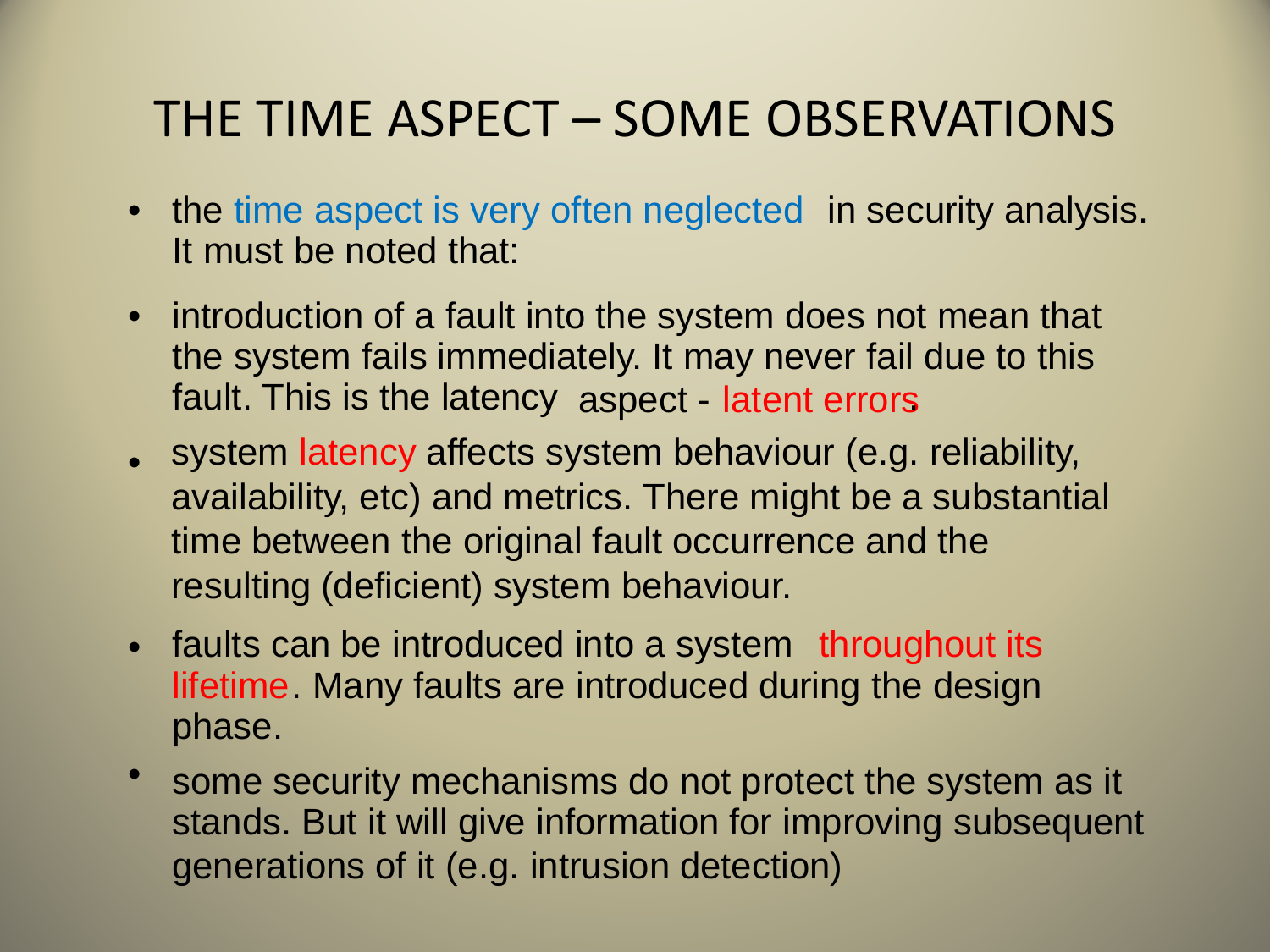#### THE TIME ASPECT – DEBUGGING (A software analogy)

"the law of diminishing results" It will be increasingly hard to find the remaining faults (regarding debugging of software):

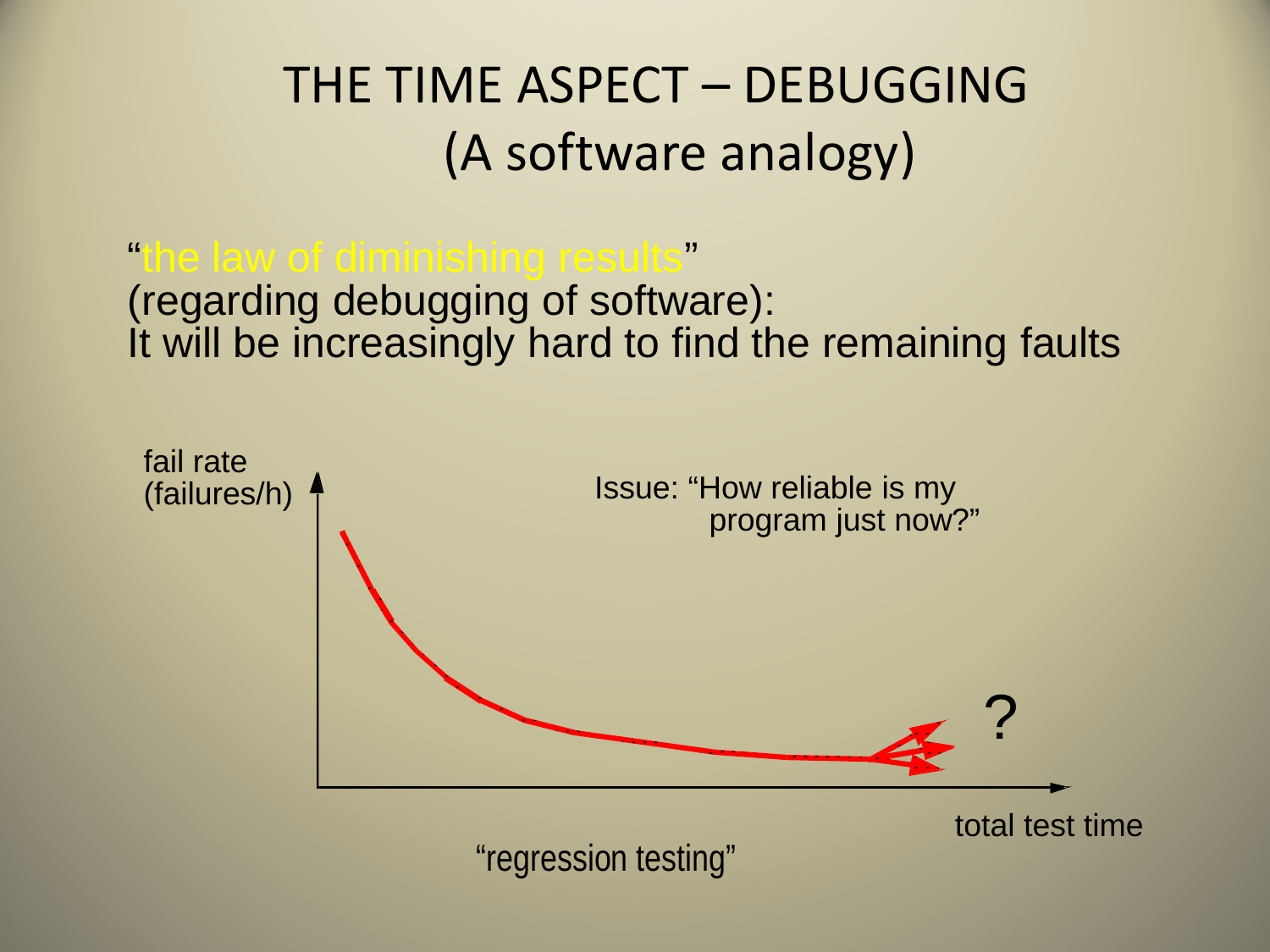#### THE TIME ASPECT - LATENCY (Another software analogy)

- A program can have many errors with very long MTTF.
- An investigation of an IBM-program showed that more than 30% of the errors had an **MTTF > 5000 years!!**  This means that if we test the system continuously, after 5000 years some 30 % of the errors remain latent! (Ref: E. N. Adams: "Optimizing preventive service of software products", *IBM Journal of Research and Development,* vol. 28, No. 1, pp. 2-14, 1984.)

• The same problem applies to *security vulnerabilities*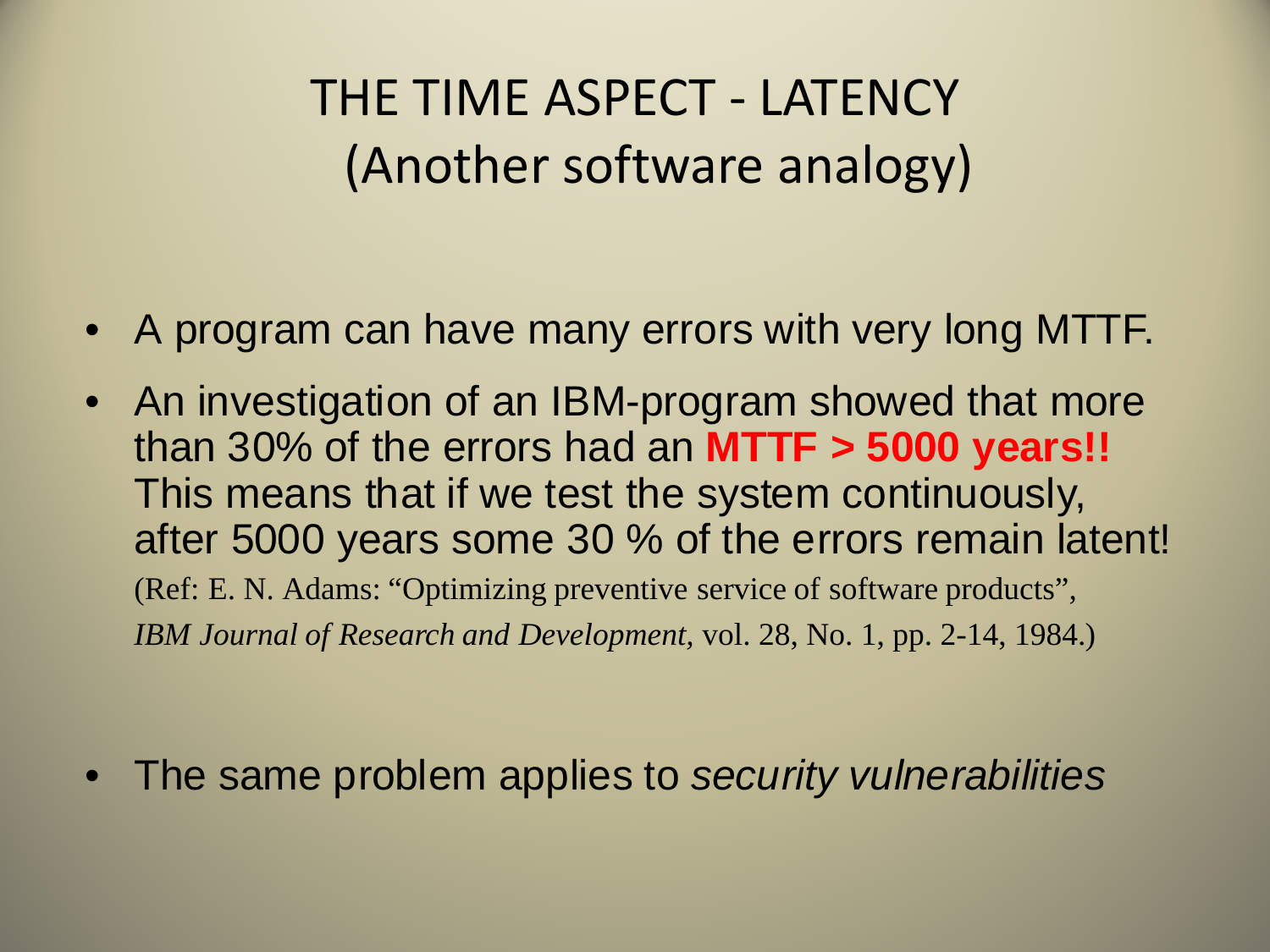# A FEW OBSERVATIONS



- Make a distinction between non-functional and functional attributes
- The end-user perspective: the user does not care why there is a failure, only that there must be none
- The desirable behaviour of a system depends on the intended user (e.g. authorized or not)
- a security problem is not the same as a reliability problem but they are related (in a complicated way)
- Safety is a subset of other behavioural attributes
- Note that a failure may (or may not) originate from an attack
- Or vice versa, there can very well be a failure without an attack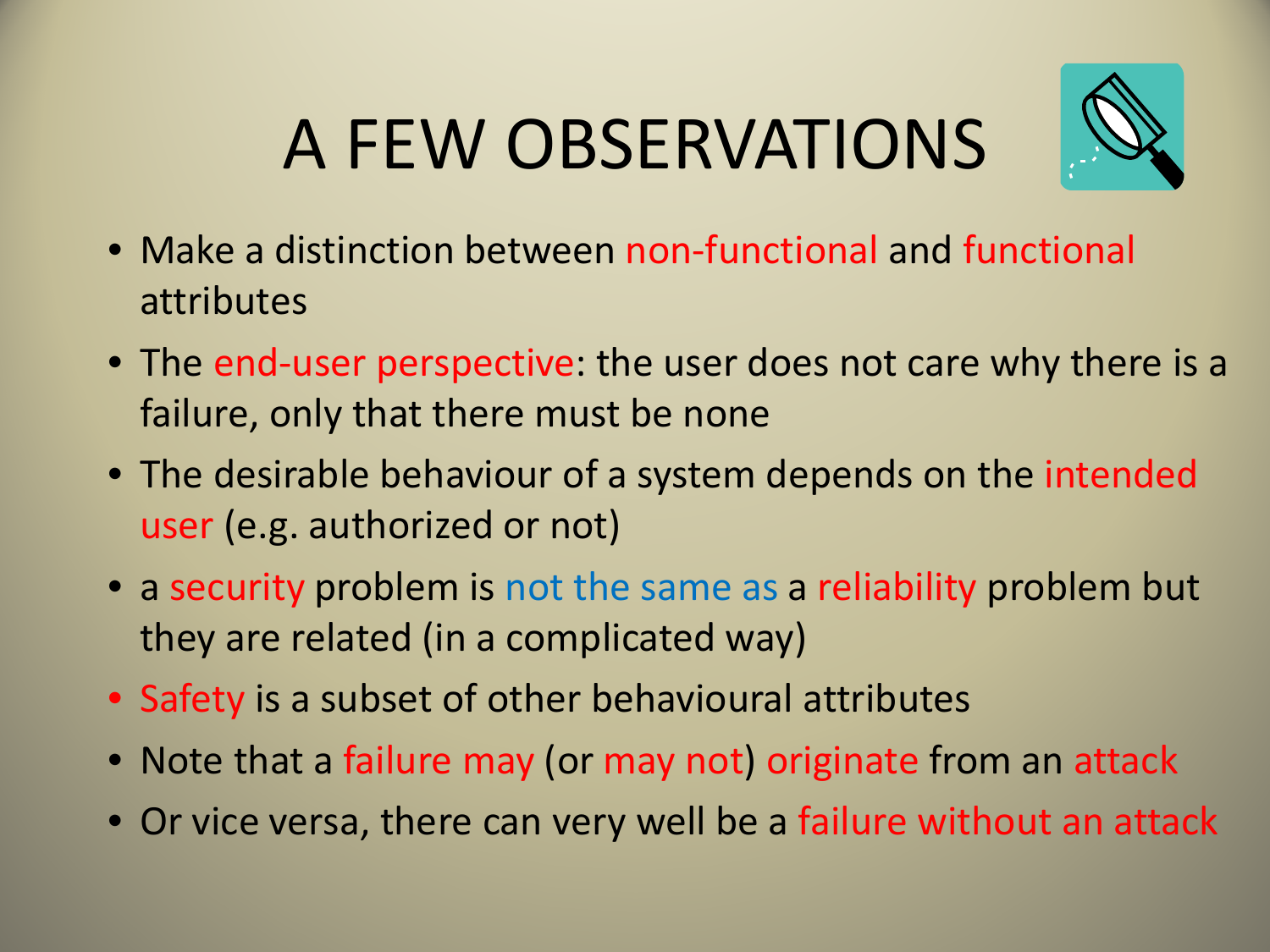# EXTENSIONS/COMPLICATIONS to the system model

Why is this just part of the truth?



There are a number of issues that are not addressed and extensions to be made to make things more realistic:

- add feedback
- non-binary output (degraded performance)
- non-binary input ("gradual attack")
- multiple causes for an attack

Some extensions that must be considered

- cascading of systems
- hierarchical systems ("systems-of-systems")